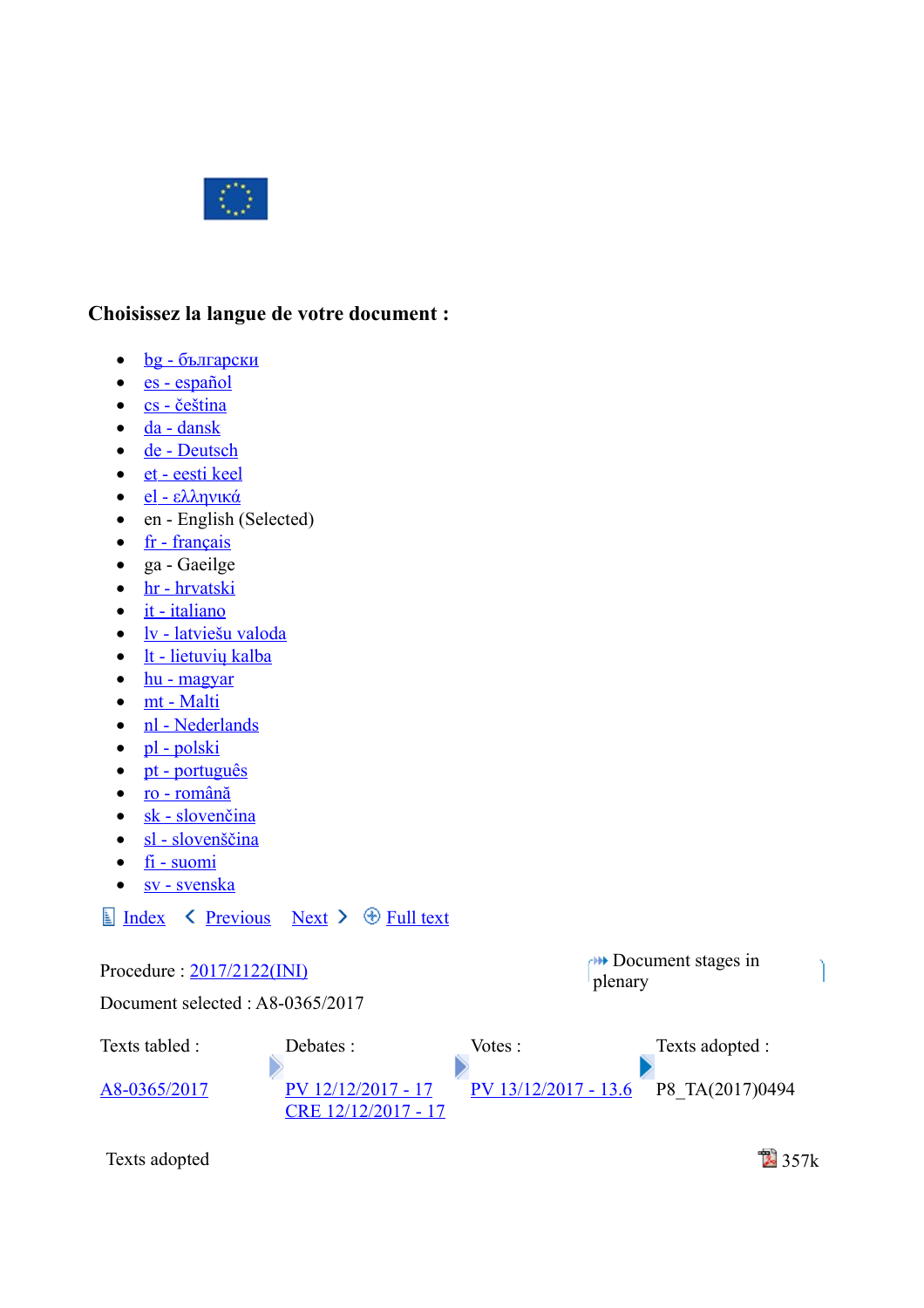Wednesday, 13 December 2017 - Strasbourg Provisional edition

Annual report on human rights and democracy in the world 2016 and the EU policy on the matter

P8\_TA-PROV(2017)0494 [A8-0365/2017](http://www.europarl.europa.eu/sides/getDoc.do?type=REPORT&reference=A8-2017-0365&language=EN)

European Parliament resolution of 13 December 2017 on the Annual Report on Human Rights and Democracy in the World 2016 and the European Union's policy on the matter [\(2017/2122\(INI\)\)](http://www.europarl.europa.eu/oeil/popups/ficheprocedure.do?lang=en&reference=2017/2122(INI))

The European Parliament,

– having regard to the Universal Declaration of Human Rights and other UN human rights treaties and instruments,

– having regard to the European Convention on Human Rights,

– having regard to the UN Convention on the Elimination of All Forms of Discrimination against Women (CEDAW) of 18 December 197[9\(1\)](http://www.europarl.europa.eu/sides/getDoc.do?pubRef=-//EP//TEXT+TA+P8-TA-2017-0494+0+DOC+XML+V0//EN#def_1_1) ,

– having regard to CEDAW general recommendations 12, 19 and 35 on violence against women, 26 on women migrant workers and 32 on the gender-related dimensions of refugee status, asylum, nationality and statelessness of women,

– having regard to UN General Assembly (UNGA) resolution 69/167 of 18 December 201[4\(2\)](http://www.europarl.europa.eu/sides/getDoc.do?pubRef=-//EP//TEXT+TA+P8-TA-2017-0494+0+DOC+XML+V0//EN#def_1_2) , on protecting and promoting the human rights and fundamental freedoms of all migrants, regardless of their migration status,

– having regard to the International Convention on the Protection of the Rights of All Migrant Workers and Members of Their Families of 18 December 199[0\(3\)](http://www.europarl.europa.eu/sides/getDoc.do?pubRef=-//EP//TEXT+TA+P8-TA-2017-0494+0+DOC+XML+V0//EN#def_1_3) ,

– having regard to UN Security Council resolutions 1325, 1820, 1888, 1889, 1960, 2106, 2122 and 2242 on women, peace and security,

– having regard to the 1951 Convention and 1967 Protocol relating to the Status of Refugee[s\(4\)](http://www.europarl.europa.eu/sides/getDoc.do?pubRef=-//EP//TEXT+TA+P8-TA-2017-0494+0+DOC+XML+V0//EN#def_1_4) , and ILO Conventions Nos 43 and 97,

 $-$  having regard to the UN Guiding Principles on Business and Human Rights(5).

– having regard to the New York Declaration for Refugees and Migrants adopted by the UNGA on 19 September  $2016(6)$ ,

– having regard to the UN's 17 Sustainable Development Goals (SDGs) and to the 2030 Agenda for Sustainable Development, which seek to ensure peace and prosperity for people and the planet $(7)$ ,

– having regard to the Council of Europe Convention on preventing and combating violence against women and domestic violence (Istanbul Convention) of 12 April 2011, which was signed by the EU on 13 June  $2017(8)$ ,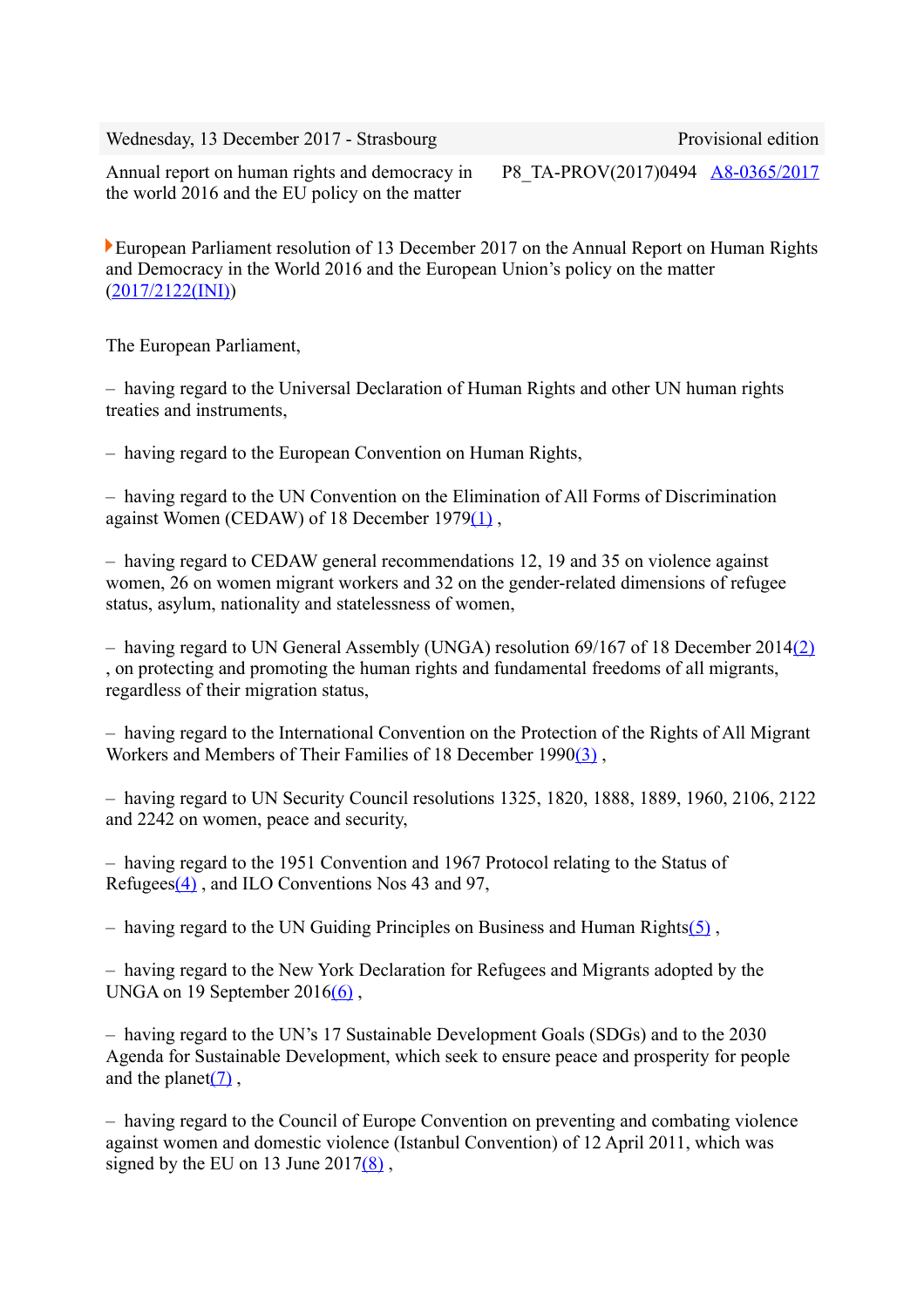– having regard to the OECD Guidelines for Multinational Enterprises, adopted in 1976 and revised in  $2011(9)$ ,

– having regard to the Charter of Fundamental Rights of the European Union,

– having regard to Articles 2, 3, 8, 21 and 23 of the Treaty on European Union (TEU),

– having regard to Article 207 of the Treaty on the Functioning of the European Union, (TFEU),

– having regard to the EU Strategic Framework and Action Plan on Human Rights and Democracy adopted by the Council on 25 June 2012(10),

– having regard to the Action Plan on Human Rights and Democracy 2015-2019, adopted by the Council on 20 July  $2015(11)$ ,

– having regard to the joint staff working document of the Commission and of the High Representative of the Union for Foreign Affairs and Security Policy entitled 'EU Action Plan on Human Rights and Democracy (2015-2019): Mid-Term Review – June 2017' (SWD(2017)0254),

– having regard to the joint staff working document of the Commission and of the High Representative of the Union for Foreign Affairs and Security Policy entitled 'Gender Equality and Women's Empowerment: Transforming the Lives of Girls and Women through EU External Relations 2016-2020', adopted in 2015 (SWD(2015)0182),

– having regard to the Global Strategy for the European Union's Foreign and Security Policy presented by the Vice-President of the Commission / High Representative of the Union for Foreign Affairs and Security Policy (VP/HR) Federica Mogherini on 28 June 201[6\(12\)](http://www.europarl.europa.eu/sides/getDoc.do?pubRef=-//EP//TEXT+TA+P8-TA-2017-0494+0+DOC+XML+V0//EN#def_1_12) , as well as the first report on its implementation entitled 'From Shared Vision to Common Action: Implementing the EU Global Strategy', published in 201[7\(13\)](http://www.europarl.europa.eu/sides/getDoc.do?pubRef=-//EP//TEXT+TA+P8-TA-2017-0494+0+DOC+XML+V0//EN#def_1_13) ,

– having regard to Council Decision 2011/168/CFSP of 21 March 2011 on the International Criminal Court and repealing Common Position 2003/444/CFS[P\(14\)](http://www.europarl.europa.eu/sides/getDoc.do?pubRef=-//EP//TEXT+TA+P8-TA-2017-0494+0+DOC+XML+V0//EN#def_1_14) ,

– having regard to the European Agenda on Migration of 13 May 2015 [\(COM\(2015\)0240\)](http://eur-lex.europa.eu/smartapi/cgi/sga_doc?smartapi!celexplus!prod!DocNumber&lg=EN&type_doc=COMfinal&an_doc=2015&nu_doc=0240) and the Commission communication of 7 June 2016 on establishing a new Partnership Framework with third countries under the European Agenda on Migration [\(COM\(2016\)0385\)](http://eur-lex.europa.eu/smartapi/cgi/sga_doc?smartapi!celexplus!prod!DocNumber&lg=EN&type_doc=COMfinal&an_doc=2016&nu_doc=0385),

– having regard to the EU Guidelines for the Promotion and Protection of the Rights of the Child, adopted in 2007 and reviewed in 201[7\(15\)](http://www.europarl.europa.eu/sides/getDoc.do?pubRef=-//EP//TEXT+TA+P8-TA-2017-0494+0+DOC+XML+V0//EN#def_1_15) ,

– having regard to the joint statement by the Council and the representatives of the governments of the Member States meeting within the Council, the European Parliament and the European Commission entitled 'The new European Consensus on Development: "Our World, Our Dignity, Our Future" $(16)$ , adopted by the Council, Parliament and the Commission on 7 June 2017,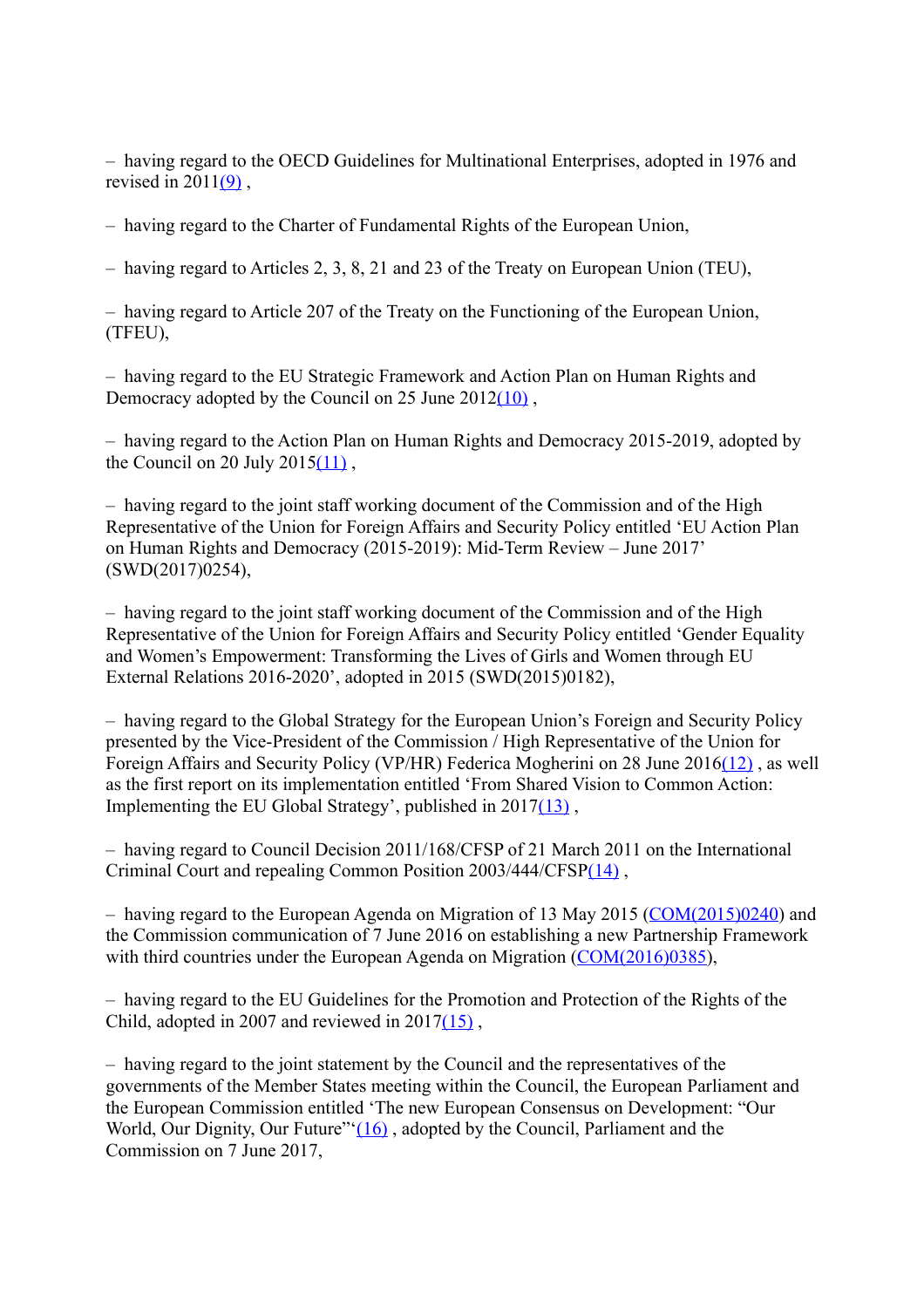– having regard to the EU Human Rights Guidelines on Freedom of Expression Online and Offline, adopted in 2014(17).

– having regard to the protection of freedom of expression offline and online afforded by Article 19 of the Universal Declaration of Human Rights, Article 19 of the International Covenant on Civil and Political Rights, Article 10 of the European Convention on Human Rights and Article 11 of the Charter of Fundamental Rights of the European Union,

– having regard to the EU Guidelines on the promotion and protection of freedom of religion or belief, adopted in  $2013(18)$ ,

– having regard to the international protection of freedom of religion or belief afforded by Article 18 of the Universal Declaration of Human Rights, Article 18 of the International Covenant on Civil and Political Rights, the 1981 Declaration on the Elimination of all Forms of Intolerance and of Discrimination based on Religion or Belief, Article 9 of the European Convention on Human Rights and Article 10 of the Charter of Fundamental Rights of the European Union,

– having regard to the Council Conclusions on intolerance, discrimination and violence on the basis of religion or belief, adopted on 21 February 201[1\(19\)](http://www.europarl.europa.eu/sides/getDoc.do?pubRef=-//EP//TEXT+TA+P8-TA-2017-0494+0+DOC+XML+V0//EN#def_1_19) ,

– having regard to the EU Guidelines on Death Penalty, adopted in  $2013(20)$ ,

– having regard to the EU Guidelines to EU Policy towards third countries on torture and other cruel, inhuman or degrading treatment or punishment, adopted in 2001 and reviewed in  $2012(21)$ ,

– having regard to the UN Protocol to prevent, suppress and punish trafficking in persons especially women and children, supplementing the United Nations Convention against Transnational Organised Crim[e\(22\)](http://www.europarl.europa.eu/sides/getDoc.do?pubRef=-//EP//TEXT+TA+P8-TA-2017-0494+0+DOC+XML+V0//EN#def_1_22) and the Council of Europe Convention on Action against Trafficking in Human Beings,

– having regard to the EU Guidelines to promote and protect the enjoyment of all human rights by lesbian, gay, bisexual, transgender and intersex (LGBTI) persons, adopted in  $2013(23)$ ,

– having regard to the EU Guidelines on human rights dialogues with third countries, adopted in 2001 and reviewed in  $2009(24)$ ,

– having regard to the EU Guidelines on Promoting Compliance with International Humanitarian Law (IHL), adopted in 2005 and reviewed in 2009(25),

– having regard to the EU Guidelines on violence against women and girls and combating all forms of discrimination against them, adopted in  $2008(26)$ .

– having regard to the EU Guidelines on children and armed conflict, adopted in 2003 and reviewed in 200[8\(27\)](http://www.europarl.europa.eu/sides/getDoc.do?pubRef=-//EP//TEXT+TA+P8-TA-2017-0494+0+DOC+XML+V0//EN#def_1_27) ,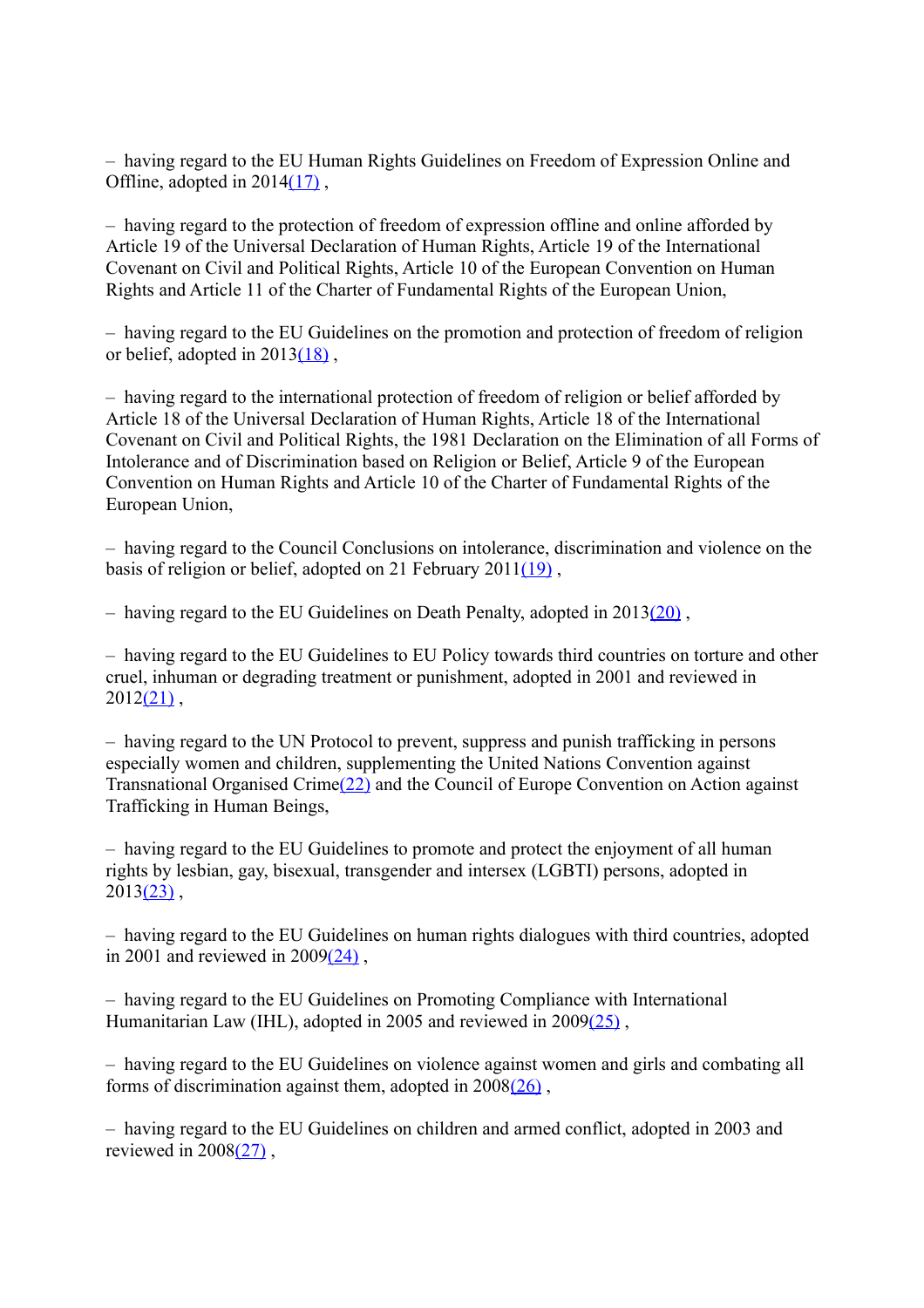– having regard to Regulation (EU) 2017/821 of the European Parliament and of the Council of 17 May 2017 laying down supply chain due diligence obligations for Union importers of tin, tantalum and tungsten, their ores, and gold originating in conflict-affected and high-risk  $area(28)$ ,

– having regard to the EU Guidelines on human rights defenders, adopted in 2005 and reviewed in 200[8\(29\)](http://www.europarl.europa.eu/sides/getDoc.do?pubRef=-//EP//TEXT+TA+P8-TA-2017-0494+0+DOC+XML+V0//EN#def_1_29) ,

– having regard to the EU Annual Report on Human Rights and Democracy in the World in  $2015(30)$ .

– having regard to its resolution of 13 September 2017 on 'Arms export: implementation of Common Position 2008/944/CFSP['\(31\)](http://www.europarl.europa.eu/sides/getDoc.do?pubRef=-//EP//TEXT+TA+P8-TA-2017-0494+0+DOC+XML+V0//EN#def_1_31) ,

– having regard to its resolution of 14 December 2016 on the Annual Report on human rights and democracy in the world and the European Union's policy on the matter 201[5\(32\)](http://www.europarl.europa.eu/sides/getDoc.do?pubRef=-//EP//TEXT+TA+P8-TA-2017-0494+0+DOC+XML+V0//EN#def_1_32) , and previous resolutions on the topic,

– having regard to its resolution of 25 October 2016 on human rights and migration in third countrie[s\(33\)](http://www.europarl.europa.eu/sides/getDoc.do?pubRef=-//EP//TEXT+TA+P8-TA-2017-0494+0+DOC+XML+V0//EN#def_1_33) ,

– having regard to its resolution of 25 October 2016 on corporate liability for serious human rights abuses in third countries $(34)$ ,

– having regard to its resolution of 5 July 2016 on the fight against trafficking in human beings in the EU's external relations $(35)$ .

– having regard to its resolution of 21 January 2016 on the EU's priorities for the UNHRC sessions in  $2016(36)$ ,

– having regard to its resolution of 25 February 2016 on the humanitarian situation in Yemen(37), which calls on the VP/HR to launch an initiative to impose an EU arms embargo on Saudi Arabia,

– having regard to its urgency resolutions on cases of breaches of human rights, democracy and the rule of law,

– having regard to its Sakharov Prize for Freedom of Thought which in 2016 was awarded to Nadia Murad and Lamiya Aji Bashar,

– having regard to its resolution of 10 October 2013 on caste-based discrimination( $\frac{38}{30}$ , to the report of the Special Rapporteur on minority issues of 28 January 2016 on minorities and discrimination based on caste and analogous systems of inherited statu[s\(39\)](http://www.europarl.europa.eu/sides/getDoc.do?pubRef=-//EP//TEXT+TA+P8-TA-2017-0494+0+DOC+XML+V0//EN#def_1_39) , and to the UN Guidance Tool on descent-based discrimination,

– having regard to its resolution of 17 November 2011 on 'EU support for the ICC: facing challenges and overcoming difficulties['\(40\)](http://www.europarl.europa.eu/sides/getDoc.do?pubRef=-//EP//TEXT+TA+P8-TA-2017-0494+0+DOC+XML+V0//EN#def_1_40) ,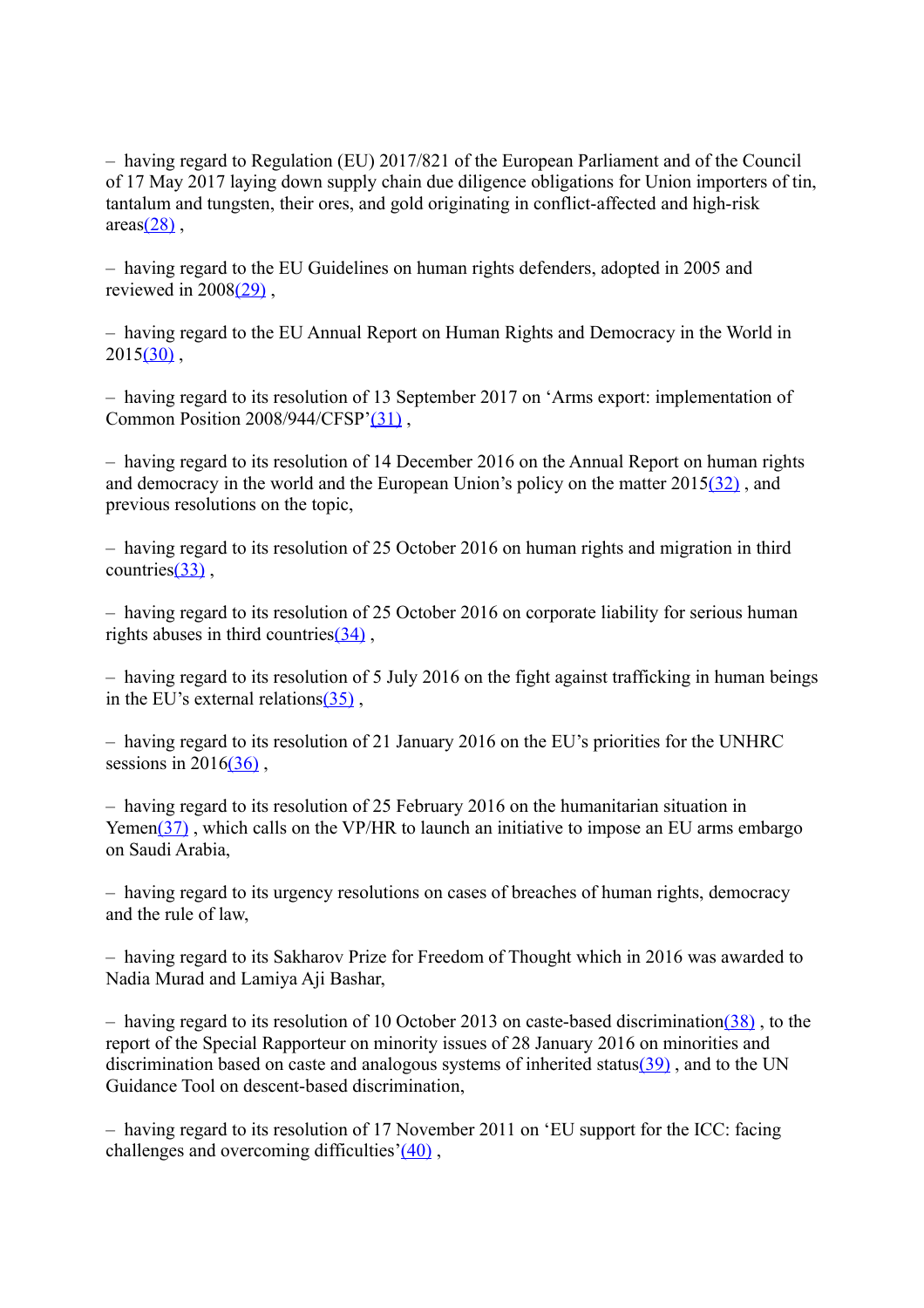– having regard to Rule 52 of its Rules of Procedure,

– having regard to the report of the Committee on Foreign Affairs and the opinion of the Committee on Women's Rights and Gender Equality [\(A8-0365/2017\)](http://www.europarl.europa.eu/sides/getDoc.do?type=REPORT&reference=A8-2017-0365&language=EN),

A. whereas Article 21 of the TEU commits the EU to a common foreign and security policy (CFSP) guided by the principles which have inspired its own creation, and which it seeks to advance in the world: democracy, the rule of law, the universality and indivisibility of human rights and fundamental freedoms, respect for human dignity, the principle of equality and solidarity, and compliance with the UN Charter, the Charter of Fundamental Rights of the European Union and international law; whereas the Union is to accede to the European Convention on Human Rights;

B. whereas today's worldwide abuses of human rights and fundamental freedoms, including crimes against humanity, war crimes and genocide, necessitate determined efforts on the part of the whole international community;

C. whereas respect for and the promotion, indivisibility and safeguarding of the universality of human rights are cornerstones of the CFSP; whereas in its role of scrutiny over the CFSP, Parliament has the right to be kept informed of and consulted on its main aspects and basic choices (Article 36 of the TEU);

D. whereas the Global Strategy for the European Union's Foreign and Security Policy, adopted by the Council in June 2016, affirms that human rights must be mainstreamed systematically across all policy sectors and institutions, including international trade and commercial policy;

E. whereas increased coherence between the EU's internal and external policies, as well as among the external policies themselves, is a fundamental requirement for a successful and effective EU human rights policy; whereas improved consistency should enable the EU to respond more rapidly in the early stages of human rights violations and, in certain cases, predict and prevent their perpetration, including in the field of international trade and commercial policy;

F. whereas the EU's commitment to effective multilateralism, with the UN at its core, is an integral part of the Union's external policy and is rooted in the conviction that a multilateral system founded on universal rules and values is best suited to addressing global crises, challenges and threats;

G. whereas Article 207 of the TFEU stipulates that the EU's commercial policy is to be based on the principles and objectives of the Union's external action; whereas trade and human rights can have an impact on each other in third countries, and whereas under a system of corporate liability, as is currently being discussed in the UN, and global value chains, the business community has an important role to play in offering positive incentives in terms of promoting human rights, democracy and corporate responsibility; whereas good governance and public authorities acting in the general interest play an important role in business behaviour; whereas the EU is participating in efforts to draft a binding treaty on business and human rights;

H. whereas the protection of the human rights of the most vulnerable groups, such as ethnic,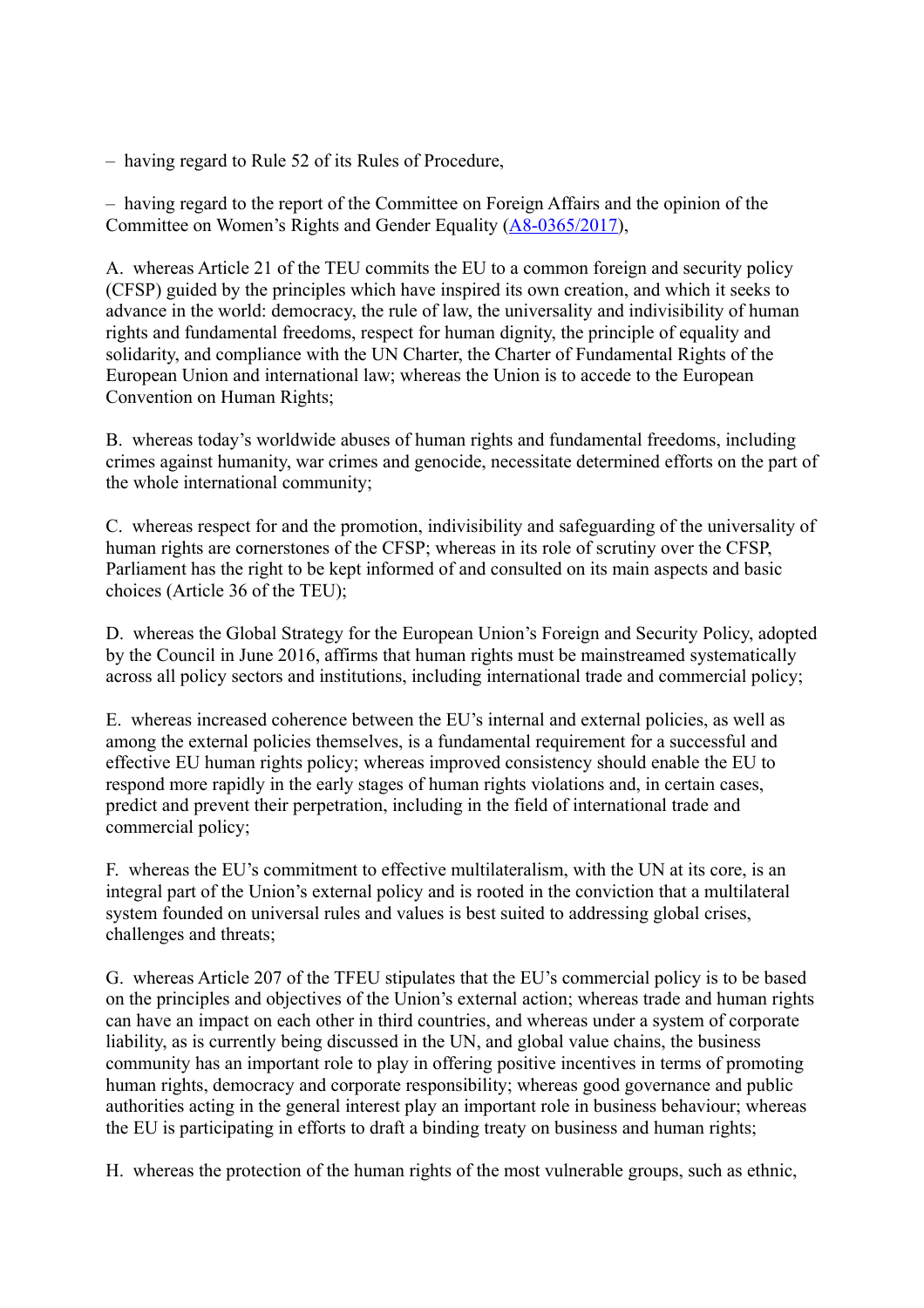linguistic and religious minorities, people with disabilities, the LGBTI community, women, children, asylum seekers and migrants, deserves special attention;

I. whereas women and children face threats, discrimination and violence, particularly in war zones and under authoritarian regimes; whereas gender equality incorporates core European values and is enshrined in the EU's legal and political framework; whereas violence and discrimination against women and girls has increased in recent years;

J. whereas states have the ultimate responsibility to safeguard all human rights by enacting and implementing international human rights treaties and conventions, monitoring human rights violations and ensuring effective recourse for victims;

K. whereas an increasing number of human rights violations amounting to war crimes and crimes against humanity, including genocide, are being committed by state and non-state actors;

L. whereas freedom of thought, conscience and religion, including the freedom to believe or not to believe and to practise or not to practise the religion of one's choice, and to take on, abandon or change a religion, must be guaranteed all over the world and preserved unconditionally, in particular through interreligious and intercultural dialogue; whereas laws prohibiting blasphemy are widespread, with states laying down punishments ranging from prison sentences to lashings and the death penalty;

M. whereas freedom of opinion and expression, freedom of assembly and association, and the holding of regular, transparent and genuine electoral processes, are essential elements of democracy; whereas in fragile, conflict-prone or oppressive societies, elections can at times trigger widespread violence;

N. whereas engaging with third countries in all bilateral and multilateral fora, for example during human rights dialogues, is one of the most effective tools for addressing human rights concerns;

O. whereas appropriate resources must be made available and deployed in the most efficient manner in order to enhance the promotion of human rights and democracy in third countries;

P. whereas access to water and sanitation is a fundamental human right and limiting this access is one of the causes of geopolitical tension in certain regions;

Q. whereas cultural heritage sites face increasing threats in the form of illicit looting and vandalism, especially in the Middle East;

R. whereas education has a crucial role to play in preventing human rights violations and conflicts and helps to boost citizens' participation in decision-making processes within democratic systems; whereas educational institutions that promote human rights, respect and diversity should be supported by states; whereas communication channels, whose numbers have increased, represent an important tool through which to communicate human rights abuses quickly and reach a significant number of victims or potential victims of human rights violations in third countries, providing them with information and assistance; whereas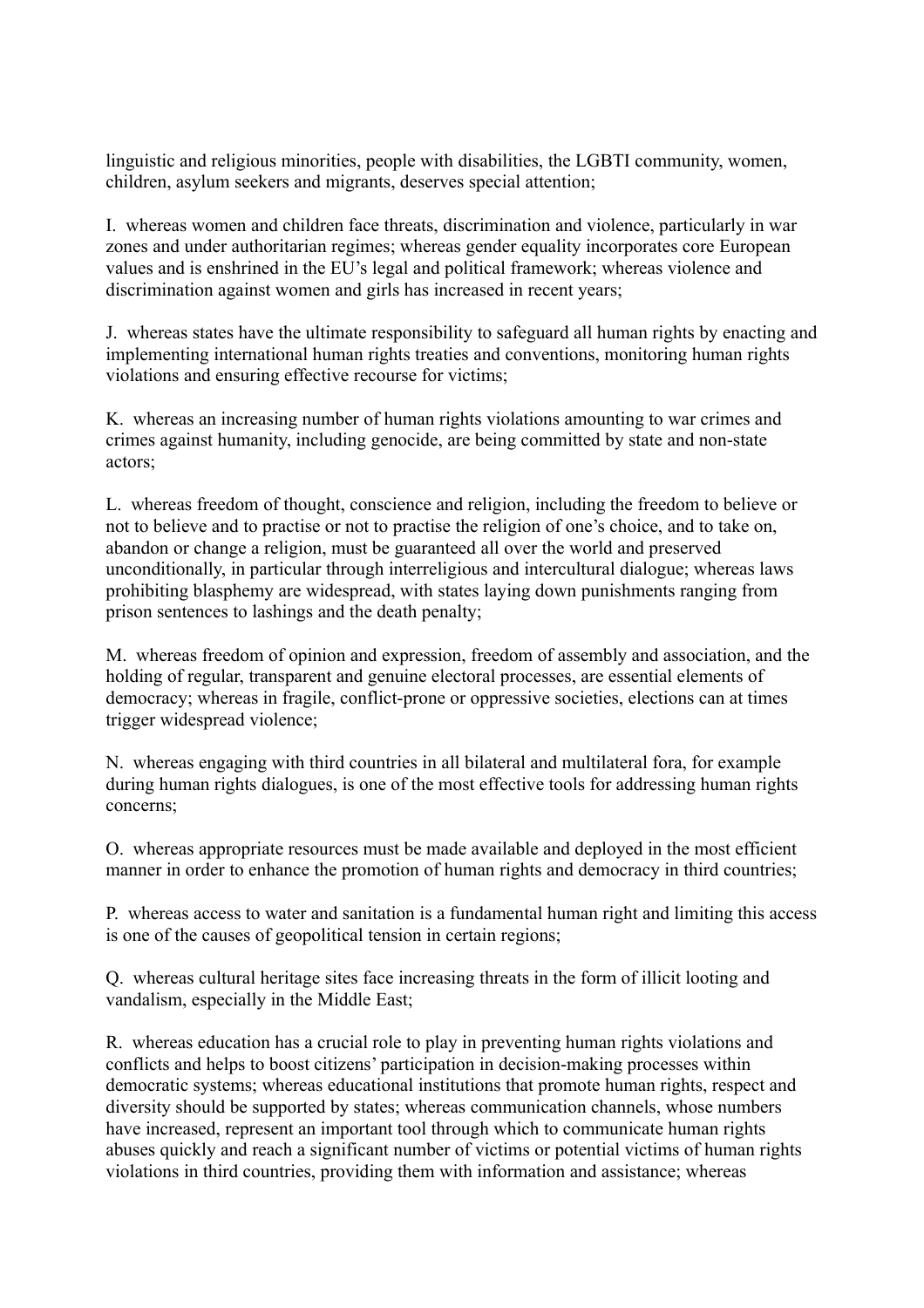collecting comprehensive disaggregated data is essential in order to safeguard human rights, particularly those of the most vulnerable groups, marginalised groups and groups that are at risk of marginalisation; whereas the use of appropriate indicators is also an effective way of assessing the progress of the fulfilment of states' obligations under international treaties;

## General considerations

1. Expresses profound concern about the pushback against democracy, human rights and the rule of law, which continue to be under threat worldwide; recalls that the EU has committed to promoting the universality and indivisibility of human rights and fundamental freedoms and values, as well as to advancing democratic principles, which must be enhanced worldwide;

2. Reiterates its firm belief that the EU and its Member States must actively pursue the principle of mainstreaming human rights and democracy, as mutually reinforcing fundamental principles at the core of the EU, in all EU policies, including those with an external dimension, such as in the fields of development, migration, security, counter-terrorism, enlargement and trade; reiterates, in this regard, the crucial importance of ensuring increased coherence between the EU's internal and external policies and greater coordination between the external policies of the Member States; stresses that the growing complexity of conflicts around the world necessitates an integrated, united and vigorous international approach and cooperation; recalls that the EU's objective to increase its international influence as a credible and legitimate international actor is greatly shaped by its ability to pursue human rights and democracy internally and externally, in line with the commitments enshrined in its founding treaties;

3. Emphasises the importance of enhanced cooperation between the Commission, the Council, the European External Action Service (EEAS), Parliament and the EU delegations to promote and ensure a consistent and united voice in defence of human rights and democratic principles; underlines, moreover, the importance of a strong commitment to promoting those values in multilateral fora, including through timely coordination at EU level and an active approach during negotiations; encourages the EU, in this context, to initiate and co-sponsor resolutions and to intensify the implementation of cross-regional initiatives under all UN human rights mechanisms;

4. Welcomes the fact that in 2016, the rule of law, democratic principles and breaches of human rights were debated regularly in its plenary sessions, targeted in various parliamentary resolutions, and raised in committee and interparliamentary delegation meetings;

5. Highlights the work of its Subcommittee on Human Rights (DROI), which maintains close working relations with the EEAS, other EU institutions, civil society, multilateral human rights institutions and the EU Special Representative (EUSR) for Human Rights;

6. Recalls that in 2016, DROI drafted three reports, namely on human rights and migration in third countries, corporate liability for serious human rights abuses in third countries, and the fight against trafficking in human beings in the EU's external relations; calls on the Commission to take concrete action following these own-initiative reports;

7. Notes that in 2016, numerous DROI missions travelled to different countries with a view to collecting information and exchanging it with local governmental and non-governmental human rights actors, presenting Parliament's position and encouraging improvements to the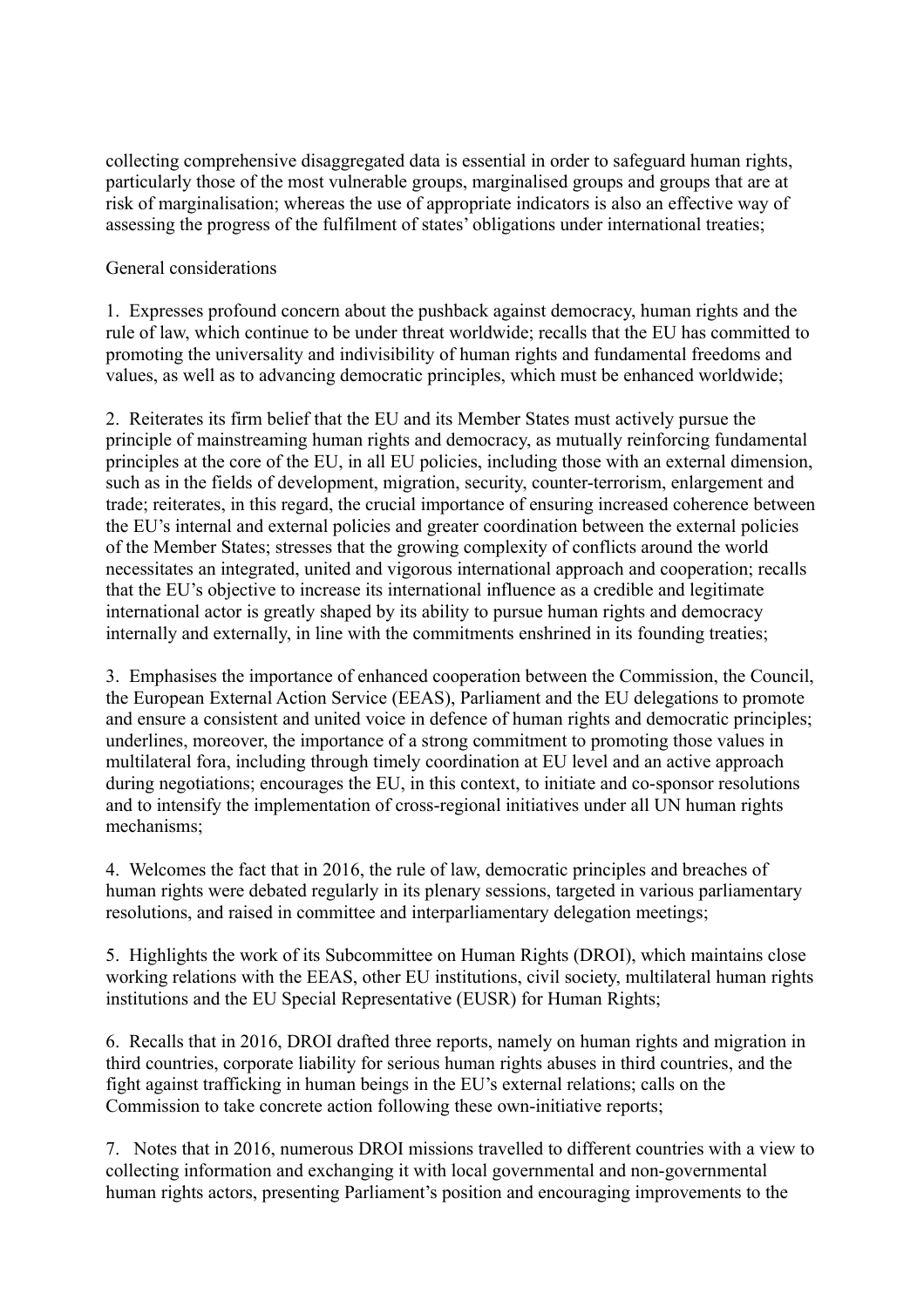protection of and respect for human rights;

Addressing human rights challenges

8. Expresses grave concern about the increasing number of attacks against religious minorities, which are often committed by non-state actors such as ISIS/Daesh; deplores the fact that many countries have and enforce anti-conversion and blasphemy laws, which effectively limit the freedom of religion or belief and the freedom of expression of religious minorities and atheists and even deprive them of these freedoms altogether; calls for measures to protect religious minorities, non-believers and atheists who are victims of blasphemy laws and calls for the EU and the Member States to engage in political discussions to repeal such laws; calls for the EU and its Member States to step up their efforts to enhance respect for freedom of thought, conscience, religion and belief and to promote intercultural and interreligious dialogue when engaging with third countries; requests concrete action towards the effective implementation of the EU Guidelines on the promotion and protection of freedom of religion or belief, including by ensuring the systematic and consistent training of EU staff at headquarters and in delegations; supports fully the EU practice of taking the lead on thematic resolutions on freedom of religion and belief at the UN Human Rights Council (UNHRC) and the UNGA; supports fully the work of the EU Special Envoy for the Promotion of Freedom of Religion or Belief outside the EU, Mr Ján Figel;

9. Reiterates the fact that freedom of expression online and offline is a vital component of any democratic society, as it nourishes a culture of pluralism that empowers civil society and citizens to hold their governments and decision-makers to account, and supports respect for the rule of law; emphasises that restriction of online or offline freedom of expression, such as via the removal of online content, is to occur only under exceptional circumstances, where prescribed by law and justified by the pursuit of a legitimate aim; stresses, therefore, that the EU should intensify its efforts to promote freedom of expression through its external policies and instruments; reiterates its request for the EU and its Member States to enhance their monitoring of all types of restrictions on freedom of expression and the media in third countries, to rapidly and systematically condemn such limitations and to use all available diplomatic means and instruments to reverse such restrictions; emphasises the importance of ensuring the effective implementation of the EU Guidelines on Freedom of Expression Online and Offline and of regularly monitoring their impact; condemns the death and imprisonment of many journalists and bloggers in 2016 and calls for the EU to protect them effectively; welcomes the new European Instrument for Democracy and Human Rights (EIDHR) launched in 2016, with its specific focus on training EU delegations and media actors in third countries, on how to apply the Guidelines; stresses the importance of disclosing and condemning hate speech and incitements to violence, both on the internet and elsewhere, since they constitute a threat to the rule of law and the values embodied by human rights;

10. Is deeply concerned that civil society, including faith-based organisations, is increasingly under attack worldwide, through, inter alia, a growing number of repressive laws adopted throughout the world, in some cases under the pretext of combating terrorism; underlines that the phenomenon of shrinking civil society space is a global one; recalls that independent civil society plays an essential role in the defence and advancement of human rights and in the functioning of democratic societies, notably by promoting transparency, accountability and the separation of powers; calls for the EU and its Member States to constantly monitor and raise cases of violations of freedom of assembly and association, including the various forms of bans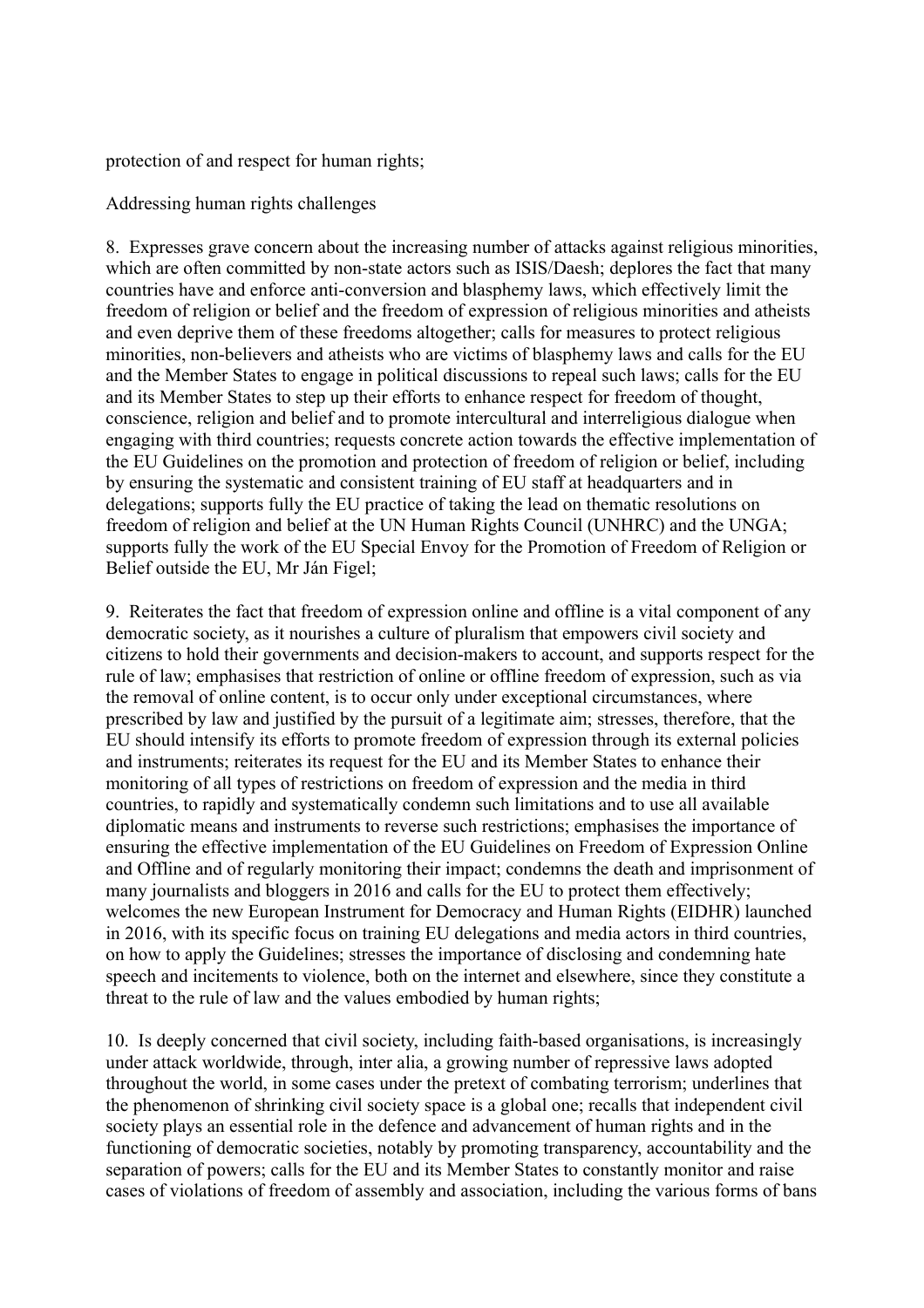and limitations on civil society organisations (CSOs) and their activities, such as laws whose aim is to shrink civil society space or the promotion of NGOs sponsored by authoritarian governments (government-organised non-governmental organisations (GONGOs)); calls, in addition, for the EU, its Member States and the EU delegations to use all available means, such as human rights dialogues, political dialogues and public diplomacy, to systematically raise individual cases of human rights defenders (HRDs) and civil society activists at risk, particularly those who have been detained or imprisoned for arbitrary reasons and/or on account of their political convictions or social engagement, and to unequivocally denounce the repression, harassment and killing of HRDs, including those active in the environmental sphere; calls for the establishment of a system to effectively monitor civil society space, with clear benchmarks and indicators to ensure an enabling and favourable legal environment for civil society;

11. Encourages the EU delegations and the Member States' diplomatic staff to continue to actively support HRDs, by systematically monitoring trials, visiting detained activists and issuing statements on individual cases, where appropriate; highlights the importance of silent diplomacy tools in this regard; welcomes the fact that the EU raised HRD cases in dialogues and consultations at EU level with over 50 countries in 2016; highlights the fact that the EIDHR Emergency Fund supported more than 250 HRDs at EU level in 2016, representing an increase of 30 % compared with 2015; welcomes the establishment and successful operation of the EU Human Rights Defenders Mechanism, ProtectDefenders.eu, which has been implemented by civil society and has provided critical support to a large number of HRDs; urges the Commission to ensure the continuation of the programme after October 2018 and to increase its capabilities in order to provide more support to HRDs worldwide;

12. Considers it deeply regrettable that torture, inhuman or degrading treatment and the death penalty continue in many countries all over the world, and calls for the EU to intensify its efforts to eradicate them; welcomes, in this regard, the revision of EU legislation on trade in certain goods which could be used for capital punishment, torture or other cruel, inhuman or degrading treatment or punishment; urges the EEAS and the VP/HR to engage more strongly in the fight against torture and other cruel, inhuman and degrading treatment or punishment, including the death penalty, through increased diplomatic efforts and more systematic public positioning; highlights, in this connection, the worrisome conditions of incarceration in some prisons, including the non-treatment of health issues, and recommends that the EEAS, the EU delegations and the Member States use all existing instruments, such as the EU Guidelines on Torture, to their full potential; welcomes the fact that the UN's resolution on a moratorium on the use of the death penalty was adopted by the UNGA in December 2016 with the support of 117 countries; notes that in 2016, the number of executions carried out globally fell compared with the previous year and expresses its grave concern that the overall number of executions nevertheless remains higher than the average recorded for the previous decade; emphasises that those targeted are often dissenting members of society and vulnerable groups; calls on countries that still pursue this practice to adopt a moratorium and abolish the death penalty;

13. Acknowledges the potentially great importance of modern information and communication technologies in promoting, defending and redressing human rights worldwide, and invites the EU institutions and the Member States to use their information channels to systematically reiterate within their specific frameworks and remits Parliament's position on different human rights issues, while contributing to the efficiency and visibility of the EU's common efforts; expresses its concern about the ever-increasing use of certain cyber-surveillance dual-use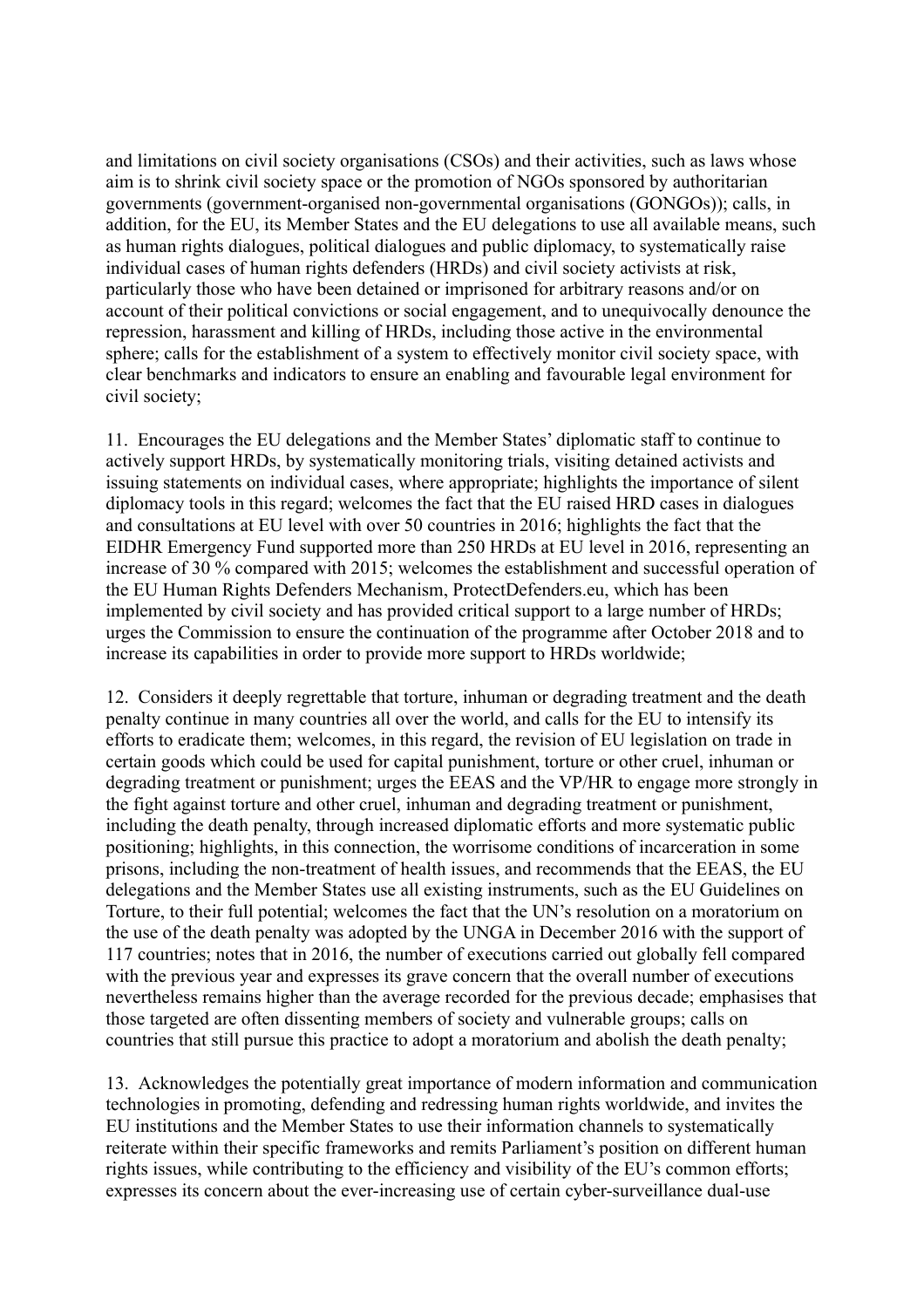technologies against politicians, activists and journalists; welcomes, in this regard, the ongoing work of the EU institutions to update Council Regulation (EC) No 428/2009 of 5 May 2009 setting up a Community regime for the control of exports, transfer, brokering and transit of dual-use items $(41)$ ; strongly condemns the increasing number of HRDs facing digital threats, including compromised data through confiscation of equipment, remote surveillance and data leakages; expresses concern over online platforms deleting legitimate video evidence of potential war crimes as part of the removal of terrorist content and propaganda from the platforms;

14. Expresses its concern about the increasing privatisation of the rule of law online, where private companies make decisions about the limitations of fundamental rights, such as freedom of speech, on the basis of their terms of service as opposed to democratically adopted laws;

15. Calls on the Commission to adopt a notice-and-action directive that increases the transparency and proportionality of takedown procedures, while providing effective remedies for users whose content has been wrongly taken down;

16. Condemns the use of sexual violence against women and girls, including mass rape, sexual slavery, enforced prostitution, gender-based forms of persecution, trafficking, sex tourism and all other forms of physical, sexual and psychological violence, as a weapon of war; draws attention to the fact that gender-related crimes and crimes of sexual violence are classified in the Rome Statute as war crimes, crimes against humanity or constitutive acts with respect to genocide or torture; stresses the importance of defending women's rights, including their sexual and reproductive rights, through legislation, education and by supporting CSOs; welcomes the adoption of the EU Gender Action Plan 2016-2020 which sets out a comprehensive list of measures to improve the situation of women in terms of equal rights and empowerment; emphasises the importance of ensuring its effective implementation; welcomes, in addition, the adoption of the Strategic Engagement for Gender Equality 2016-2019, which promotes gender equality and women's rights worldwide; stresses the importance of the ratification and effective implementation by all Member States of the Istanbul Convention; points out that education is the best tool for combating discrimination and violence against women and children; requests that the Commission, the EEAS and the VP/HR step up their fulfilment of the obligations and commitments in the area of women's rights under CEDAW and encourages third countries to do the same; believes that the EU should continue mainstreaming support for women within common security and defence policy (CSDP) operations, conflict prevention and post-conflict reconstruction; reiterates the importance of UN Security Council resolution 1325 on women, peace and security; stresses the importance of women's systematic, equal, full and active participation in the prevention and resolution of conflicts, in the promotion of human rights and democratic reforms, and in peacekeeping operations, humanitarian assistance, post-conflict reconstruction and democratic transition processes leading to lasting and stable political solutions; recalls that the 2016 Sakharov Prize was awarded to Nadia Murad and Lamiya Aji Bashar, survivors of sexual enslavement perpetrated by ISIS/Daesh;

17. Emphasises that accessible health care and universal respect for and access to sexual and reproductive health and rights, family planning, and access to adequate feminine hygiene products, maternal, prenatal and neonatal health care and safe abortion services are important elements to save women's lives and contribute to avoiding high-risk births and reducing infant and child mortality; finds it unacceptable that women's and girls' bodies, specifically with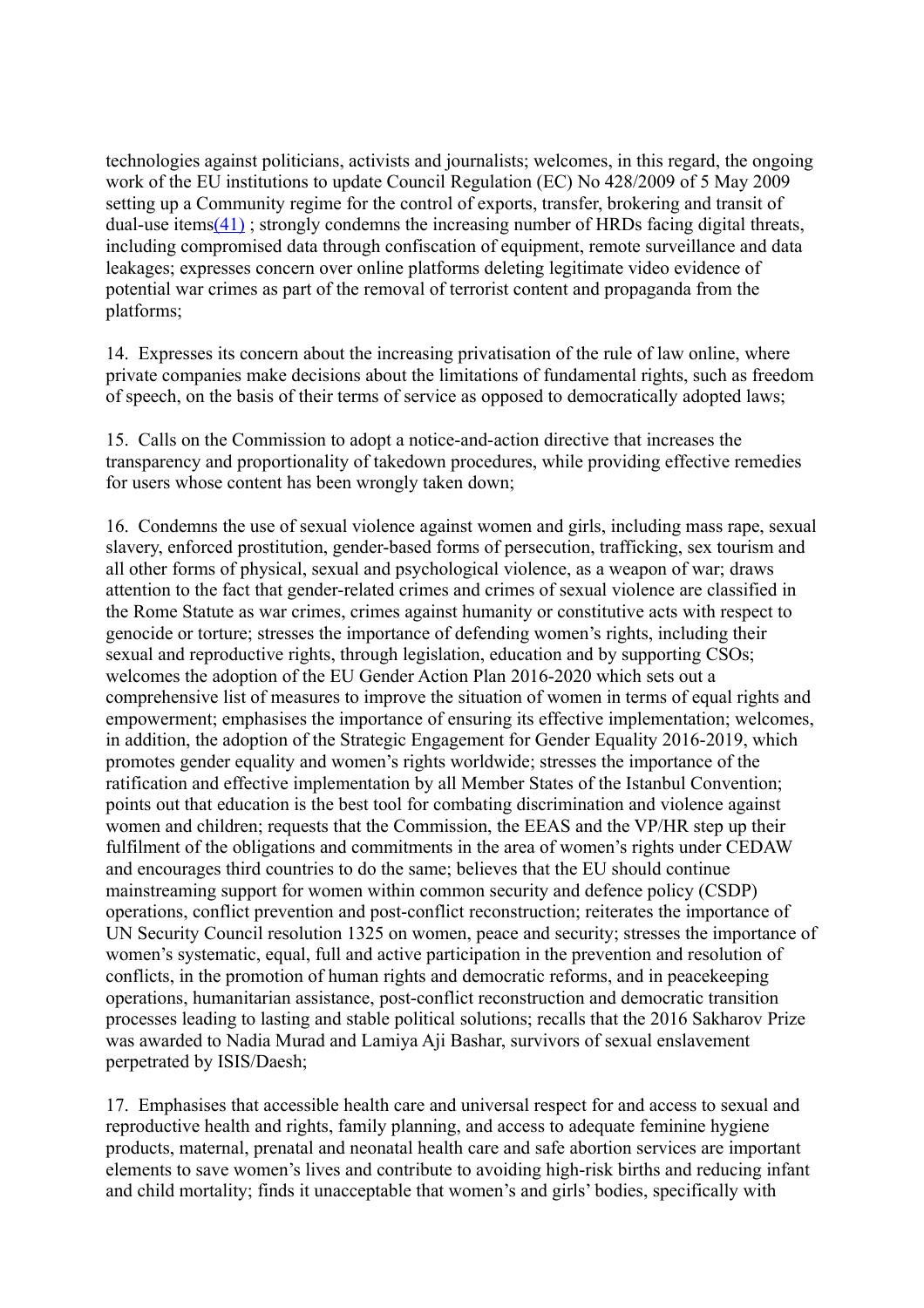respect to their sexual and reproductive health and rights, still remain an ideological battleground; calls for the EU and its Member States to recognise the inalienable rights of women and girls to bodily integrity and autonomous decision-making, and condemns the frequent violations of women's sexual and reproductive rights, including the denial of access to family planning services, contraceptives and safe and legal abortion services;

18. Strongly condemns the reinstatement and expansion of the Global Gag Rule and its impact on women's and girls' global health care and rights; reiterates its call for the EU and its Member States to fill the financing gap left by the US in the area of sexual and reproductive health and rights, using both national and EU development funding;

19. Recalls that equality between women and men is a core principle of the EU and its Member States, and that gender mainstreaming one of the Union's principal objectives as enshrined in the Treaties; calls on the Commission, therefore, to integrate gender mainstreaming into all EU legislation, guidelines, actions and funding as a core EU principle, with a special emphasis on EU external relations policies; stresses the need to reinforce the role of the EU delegations, as well as that of the EEAS Principal Advisor on Gender, by ensuring a specific budget dedicated to her area of competence;

20. Calls on the EEAS to ensure that the outcomes of the 61st session of the Commission on the Status of Women (CSW) will be included in its policies, and will provide renewed impetus in promoting 'women's economic empowerment' and addressing gender inequalities in the changing world of work;

21. Notes the positive contribution of women's empowerment to achieving an inclusive, equitable and peaceful society and sustainable development; stresses that the focus on gender equality and women's empowerment is explicit across all the SDGs and that further efforts should be pursued to ensure that women's rights are fully upheld and that policies promoting economic and social empowerment and women's participation in decision-making processes are implemented effectively; stresses that particular attention should be given to empowering indigenous women;

22. Points out that women should be encouraged to organise themselves in trade unions, and that they should not be discriminated against when seeking business financing;

23. Calls for the EU to support all women's associations that work on an everyday basis to support women in humanitarian crises and conflicts;

24. Reaffirms the urgent need for the universal ratification and effective implementation of the UN Convention on the Rights of the Child (UNCRC) and its Optional Protocols, in order to provide children with legal protection; underlines that children are often exposed to specific abuse, such as child marriages or genital mutilation, and are therefore in need of enhanced protection; underlines that child labour, recruitment of children in armed conflicts and early and forced marriages remain critical issues in some countries; requests that the EU systematically consult relevant local and international child rights organisations, and raise, in its political and human rights dialogues with third countries, States Parties' obligations to implement the Convention; welcomes the Council of Europe Strategy for the Rights of the Child (2016-2021); requests that the EU continue to promote the EU-UNICEF Child Rights Toolkit for integrating child rights in development cooperation through its external delegations,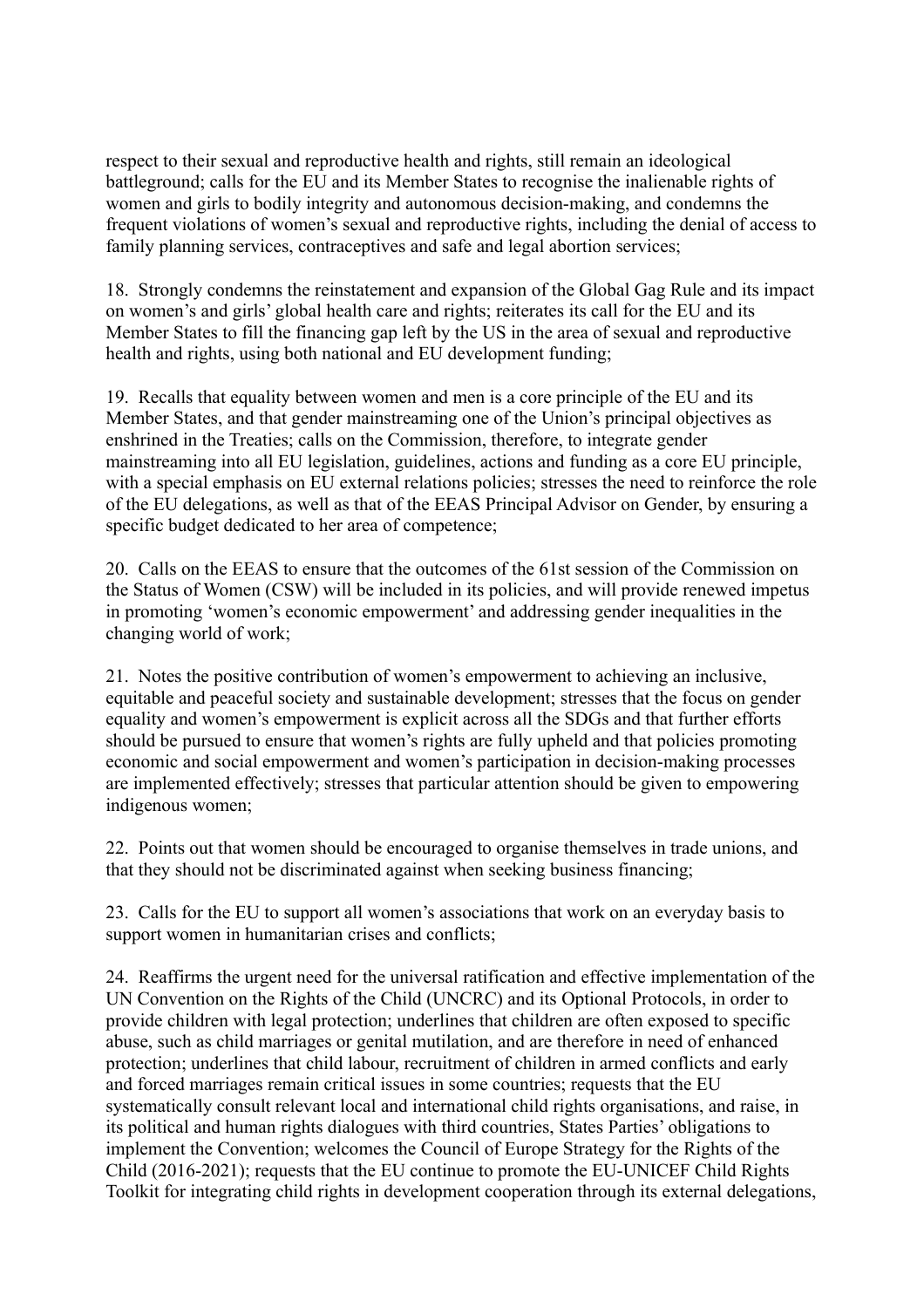and to train the EU delegation staff adequately in this field; reiterates its request for the Commission to propose a comprehensive children's rights strategy and action plan for the next five years, in order to prioritise children's rights within EU external policies, welcomes the fact that under the 2016 Development Cooperation Instrument, resources were allocated to support UN agencies in carrying out measures targeted to children's rights, which must be designed to maximise the effective benefit for children in need, especially in the field of health systems and access to education, water and sanitation; calls for an urgent solution to the issue of stateless children, in particular those born outside their parents' country of origin, and migrant children;

25. Condemns in the strongest terms all forms of discrimination, including on grounds of race, colour, religion, gender, sexual orientation, sex characteristics, language, culture, social origin, caste, birth, age, disability or any other status; stresses that the EU should intensify its efforts to eradicate all types of discrimination, racism, xenophobia and other forms of intolerance through human rights and political dialogues, the work of the EU delegations and public diplomacy; stresses, in addition, that the EU should continue promoting the ratification and full implementation of all UN conventions that support this cause;

26. Reiterates that trafficking in human beings (THB) means the recruitment, transportation, transfer, harbouring or receipt of persons, by means of the threat or use of force or other forms of coercion, of abduction, of fraud, of deception, of the abuse of power or of a position of vulnerability or of the giving or receiving of payments or benefits to achieve the consent of a person having control over another person, for the purpose of exploitation; calls for the EU and the Member States to take measures to discourage the demand that fosters all forms of exploitation of persons, especially women and children, that lead to trafficking, while maintaining a human rights-based and victim-centred approach; reiterates the need for all Member States to implement the EU Strategy towards the Eradication of Trafficking in Human Beings and Directive 2011/36/E[U\(42\)](http://www.europarl.europa.eu/sides/getDoc.do?pubRef=-//EP//TEXT+TA+P8-TA-2017-0494+0+DOC+XML+V0//EN#def_1_42) on this subject; expresses its profound concern at the extreme vulnerability of migrants and refugees to exploitation, smuggling and THB; stresses the need to maintain a distinction between the concepts of THB and migrant smuggling;

27. Condemns the continuing human rights violations committed against people suffering as a result of caste hierarchies and caste-based discrimination, including the denial of equality and access to the legal system and employment, continued segregation and caste-induced barriers to the achievement of basic human rights and development; reiterates its call for the development of EU policy on caste discrimination, and for the EU to take advantage of every opportunity to express its grave concern over such human rights violations; urges the EU and its Member States to intensify efforts and support related initiatives at UN and delegation level by implementing and monitoring the 2030 SDGs, monitoring the new UN Guidance Tool on descent-based discrimination and supporting states' implementation of recommendations by UN human rights mechanisms on the topic of caste discrimination;

28. Expresses profound concern that minorities are still at a heightened risk of discrimination and are especially vulnerable to political, economic, environmental and labour-related changes and disruptions; notes that many have little or no access to political representation and are acutely affected by poverty; stresses that the EU should intensify its efforts to eradicate the violations of human rights committed against minorities; stresses that minority communities have special needs and that they should be guaranteed full access and equal treatment in all areas of economic, social, political and cultural life;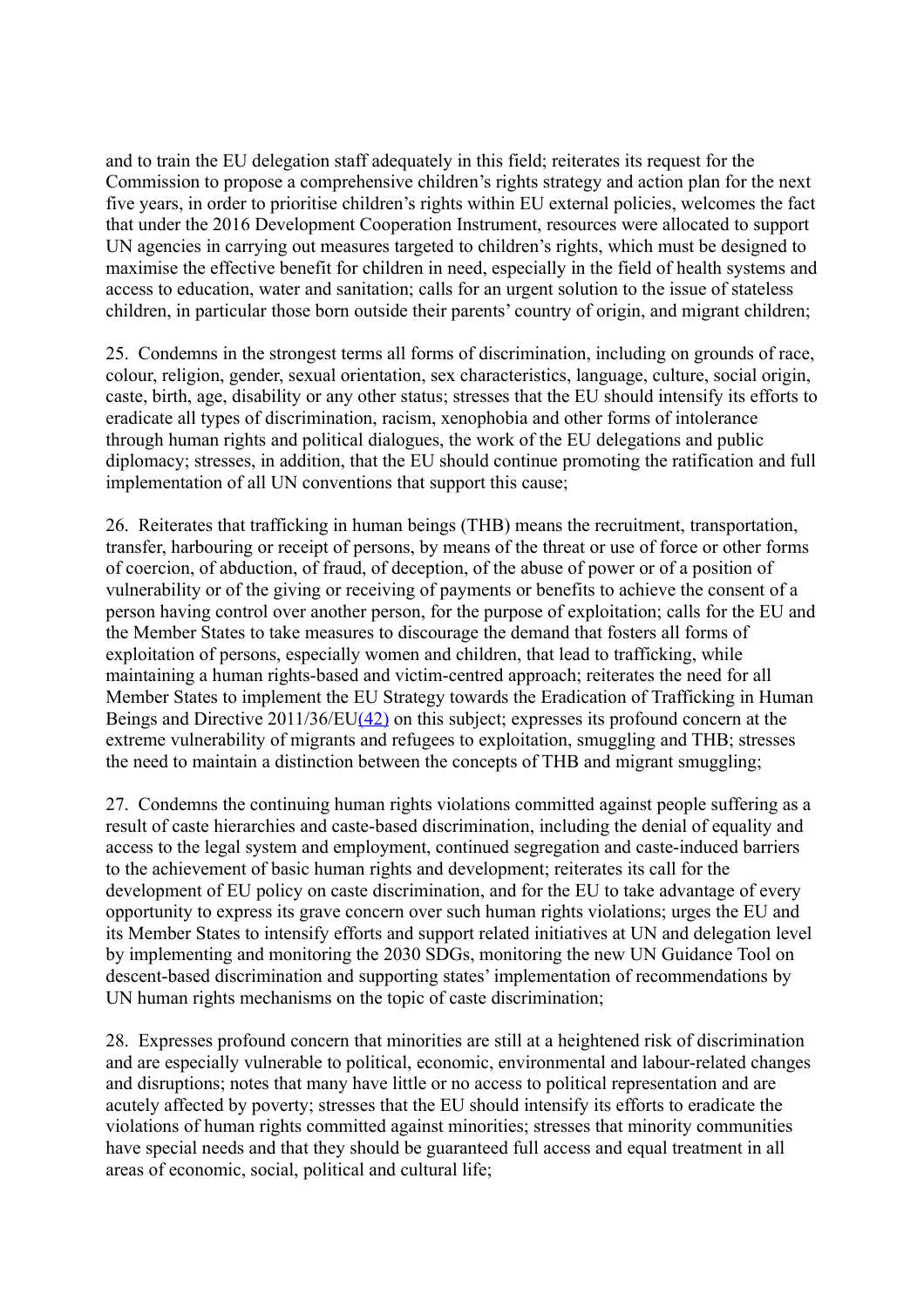29. Welcomes the ratification of the UN Convention on the Rights of Persons with Disabilities (UNCRPD) and reiterates the importance of its ratification and efficient implementation by both the Member States and the EU institutions; emphasises that disabilities do not deprive a person of human dignity, which entails a state duty to protect them; stresses, in particular, the need to mainstream credibly the principle of universal accessibility and the rights of persons with disabilities in all relevant EU policies, including in the area of development cooperation, and underlines the prescriptive and horizontal nature of this issue; calls for the EU to incorporate the fight against discrimination on grounds of disability in its external action and development aid policies; welcomes, in this connection, the inclusion of the rights of people with disabilities in the new European Consensus on Development:

30. Reiterates its support for the systematic introduction of human rights clauses in international agreements between the EU and third countries, including trade and investment agreements; recalls that all human rights must be considered of equal value, being indivisible, interdependent and interrelated; calls on the Commission to monitor the implementation of such clauses effectively and systematically and to provide Parliament with regular reports on partner countries' respect for human rights; calls on the Commission to adopt a more structured and strategic approach to human rights dialogues within the framework of future agreements; takes a positive view of the GSP+ preference system as a means to stimulate the effective implementation of 27 core international conventions on human rights and labour standards; calls for the genuine enforcement of GSP+ and expects the Commission to report back to Parliament and to the Council on the status of its ratification and the progress made under this scheme; reiterates the importance of the proper implementation of the UN Guiding Principles on Business and Human Rights;

31. Reaffirms the fact that the activities of all companies, including European ones, operating in third countries should be in full compliance with international human rights standards and calls for the EU and its Member States to ensure that this is the case; reaffirms, moreover, the importance of promoting corporate social responsibility and of European enterprises playing a leading role in promoting international standards on business and human rights, emphasising that cooperation between human rights and business organisations would empower local actors and promote civil society; acknowledges that global value chains can contribute to enhancing international core labour, environmental and social standards, and represent opportunities and challenges with regard to sustainable progress and the promotion of human rights, especially in developing countries; calls for the EU to play a more active role in achieving the adequate, fair, transparent and sustainable management of global value chains and to mitigate any negative effects on human rights, including the infringement of labour rights; outlines, however, that in the case of business-related human rights abuses, effective access to remedies for victims should be guaranteed; urges the Commission to ensure that the projects supported by the EIB are in line with EU policy and human rights commitments; takes note of the ongoing negotiations on a binding treaty on transnational corporations and other business enterprises with respect to human rights; encourages the EU to constructively take part in such negotiations;

32. Calls for the EU and its Member States to use all their political weight to prevent any act that could be considered genocide, a war crime or a crime against humanity from taking place, to respond in an efficient and coordinated manner in cases where such crimes occur, to mobilise all necessary resources to bring to justice all those responsible, including through the application of the principle of universal jurisdiction, and to assist the victims and support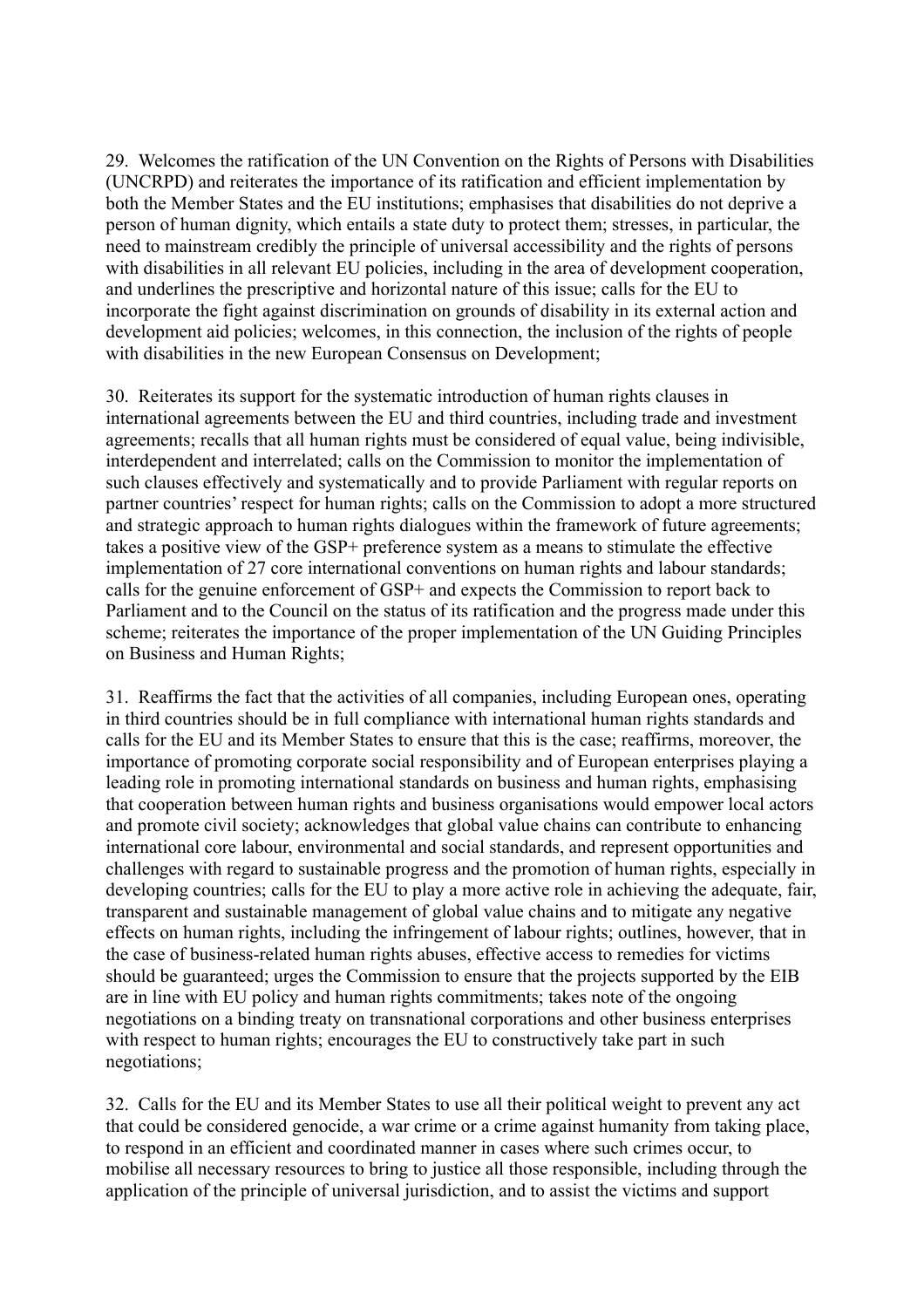stabilisation and reconciliation processes; calls on the international community to set up instruments to minimise the warning-response gap in order to prevent the emergence, reemergence and escalation of violent conflict, such as the EU's early warning system;

33. Calls for the EU to provide support to organisations (including NGOs, open source investigation organisations and civil society) that collect, preserve and protect evidence, digital and otherwise, of crimes committed, in order to facilitate their prosecution internationally;

34. Expresses grave concern over the destruction of cultural heritage sites in Syria, Iraq, Yemen and Libya; notes that of the world's 38 endangered cultural heritage sites, 22 are in the Middle East; supports the activities of the Cultural Heritage Initiative and its fact-finding activities in Syria and Iraq related to the destruction of archaeological and cultural heritage;

35. Welcomes the EU's efforts to support the International, Impartial and Independent Mechanism (IIIM) set up by the UN to assist in the investigation of serious crimes committed in Syria; emphasises the need to set up a similar independent mechanism in Iraq; calls for the EU and the Member States that have not already done so to contribute financially to the IIIM;

36. Strongly condemns the heinous crimes and human rights violations committed by state and non-state actors; is horrified at the vast range of crimes committed, including murder, torture, rape as a weapon of war, enslavement and sexual slavery, the recruitment of child soldiers, forced religious conversions and the systematic 'cleansing' and killing of religious minorities; recalls that the situation suffered by religious minorities in the territories governed by ISIS/Daesh was qualified by Parliament, in its resolution of 12 February 2015 on the humanitarian crisis in Iraq and Syria, in particular in the IS context( $43$ ), as a genocide; emphasises that the EU and its Member States should support the prosecution of members of non-state groups such as ISIS/Daesh by asking the UN Security Council to confer jurisdiction to the International Criminal Court (ICC) or to ensure that justice is rendered by means of an ad-hoc tribunal or universal jurisdiction;

37. Reiterates its full support for the ICC, the Rome Statute, the Office of the Prosecutor, the Prosecutor's proprio motu powers, and the progress made in initiating new investigations as an essential means to fight impunity for atrocity crimes; calls on all Member States to ratify the Kampala amendments on the crime of aggression and to add the 'atrocity crimes' to the list of crimes for which the EU has competence; condemns any attempt to undermine its legitimacy or independence and calls for the EU and its Member States to cooperate consistently in order to support the ICC's investigations and decisions with the aim of putting an end to impunity for international crimes, including when referring to the arrest of persons wanted by the ICC; urges the EU and its Member States to consistently support ICC examinations, investigations and decisions and to take steps to prevent and respond effectively to instances of non-cooperation with the ICC and provide for adequate funding; welcomes the meeting of 6 July 2016 between EU and ICC representatives in Brussels in preparation for the 2nd EU-ICC round table meeting, enabling relevant staff at the ICC and the EU institutions to identify common areas of interest, exchange information on relevant activities and ensure better cooperation between both parties; notes, with profound regret, the recent announcements of withdrawals from the Rome Statute, which represent a challenge in terms of victims' access to justice and which should be firmly condemned; considers that the Commission, the EEAS and the Member States should continue to encourage third countries to ratify and apply the Rome Statute; reiterates its call for the VP/HR to appoint an EUSR for International Humanitarian Law and International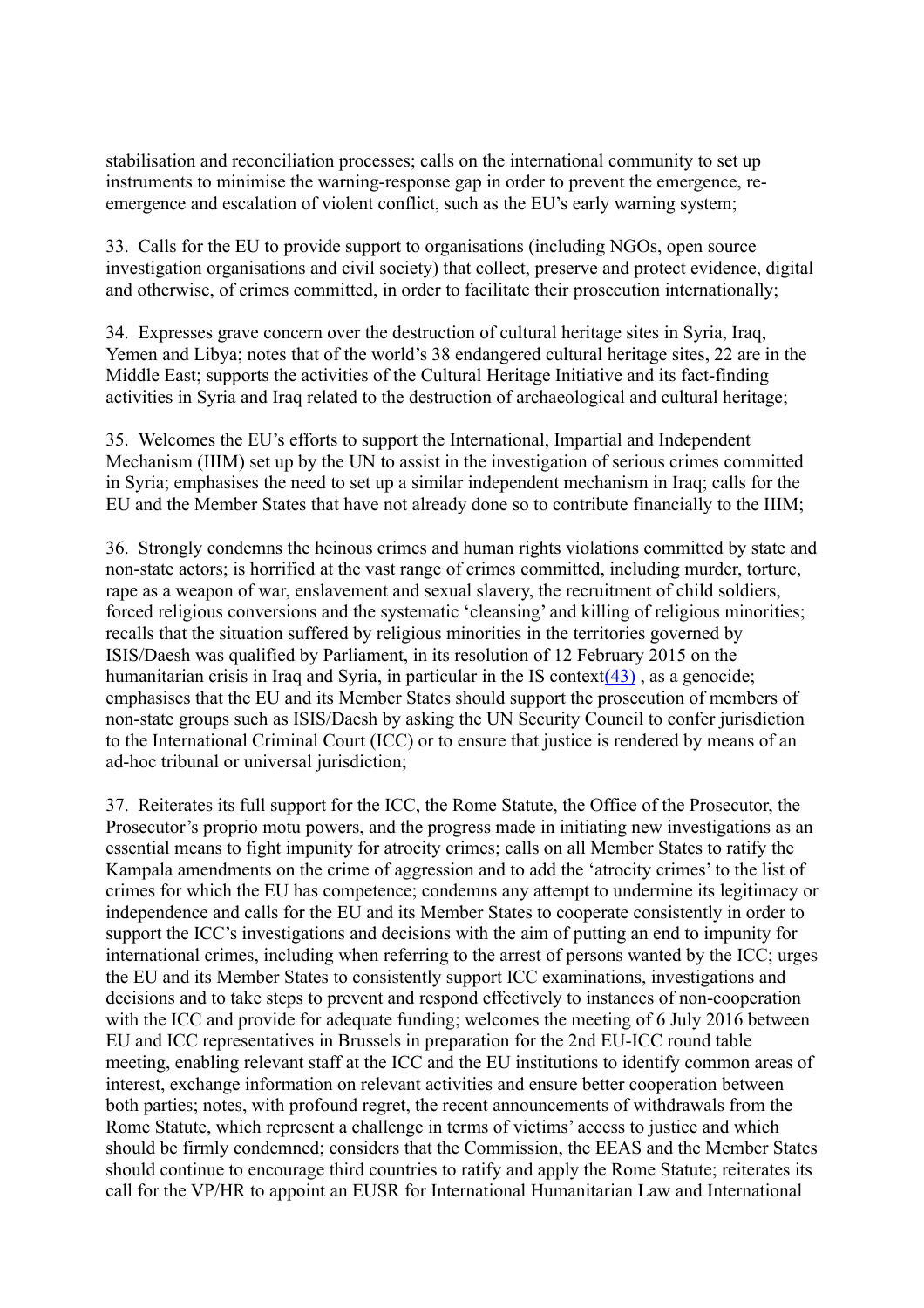Justice with a mandate to promote, mainstream and represent the EU's commitment to the fight against impunity and to the ICC across EU foreign policies; calls for the EU and its Member States to support UN accountability mechanisms and resolutions at UN multilateral fora, including the Human Rights Council;

38. Urges the EU to step up its efforts to promote the rule of law and the independence of the judiciary at multilateral and bilateral level as a fundamental principle for the consolidation of democracy; encourages the EU to support the fair administration of justice worldwide by assisting legislative and institutional reform processes in third countries; encourages, in addition, the EU delegations and Member States' embassies to monitor trials systematically with a view to promoting the independence of the judiciary;

39. Expresses profound concern and solidarity with the growing number of migrants, refugees and asylum seekers, including an ever larger number of women, as the victims of conflicts, violence, persecution, governance failures, poverty, irregular migration, trafficking and smuggling networks; stresses the urgent need to take genuine steps to tackle the root causes of migration flows and find long-term solutions based on respect for human rights and dignity, and therefore to address the external dimension of the refugee crisis, including by finding sustainable solutions to conflicts in our neighbourhood, for example by developing cooperation and partnerships with the third countries concerned that comply with international law and ensure respect for human rights in these countries; expresses its profound concern over violence against migrant children, including missing, unaccompanied migrant children, and calls for resettlement, family reunification schemes and humanitarian corridors; is deeply concerned at the plight and rising number of internally displaced persons (IDPs) and calls for their safe return, resettlement or local integration; calls for the EU and its Member States to provide humanitarian assistance in the field of education, housing, health and other humanitarian areas that help the refugees closest to their homeland, and for return policies to be properly implemented; underlines the need for a comprehensive human rights-based approach to migration and calls for the EU to collaborate further with the UN, regional organisations, governments and NGOs; calls on Member States to fully implement the common European asylum package and common migration legislation, particularly so as to safeguard vulnerable asylum seekers; stresses that the concepts of safe countries and safe countries of origin must not prevent the consideration of individual asylum applications; warns against the instrumentalisation of EU foreign policy as 'migration management'; calls for the EU and the Member States to establish full transparency surrounding the funds allocated to third countries for cooperation on migration and to ensure that such cooperation does not benefit structures involved in human rights violations, but rather goes hand in hand with improving the human rights situation within these countries;

40. Considers that development cooperation and the promotion of human rights and democratic principles, including the rule of law and good governance, should go hand in hand; recalls, in this context, that the UN has stated that without a human rights-based approach, development goals cannot be fully achieved; recalls, in addition, that the EU has committed to supporting partner countries, taking into account their development situation and their progress as regards human rights and democracy;

41. Points out that the rate of people at risk of poverty or social exclusion is higher among women, and asks the Commission to step up its efforts to implement measures to combat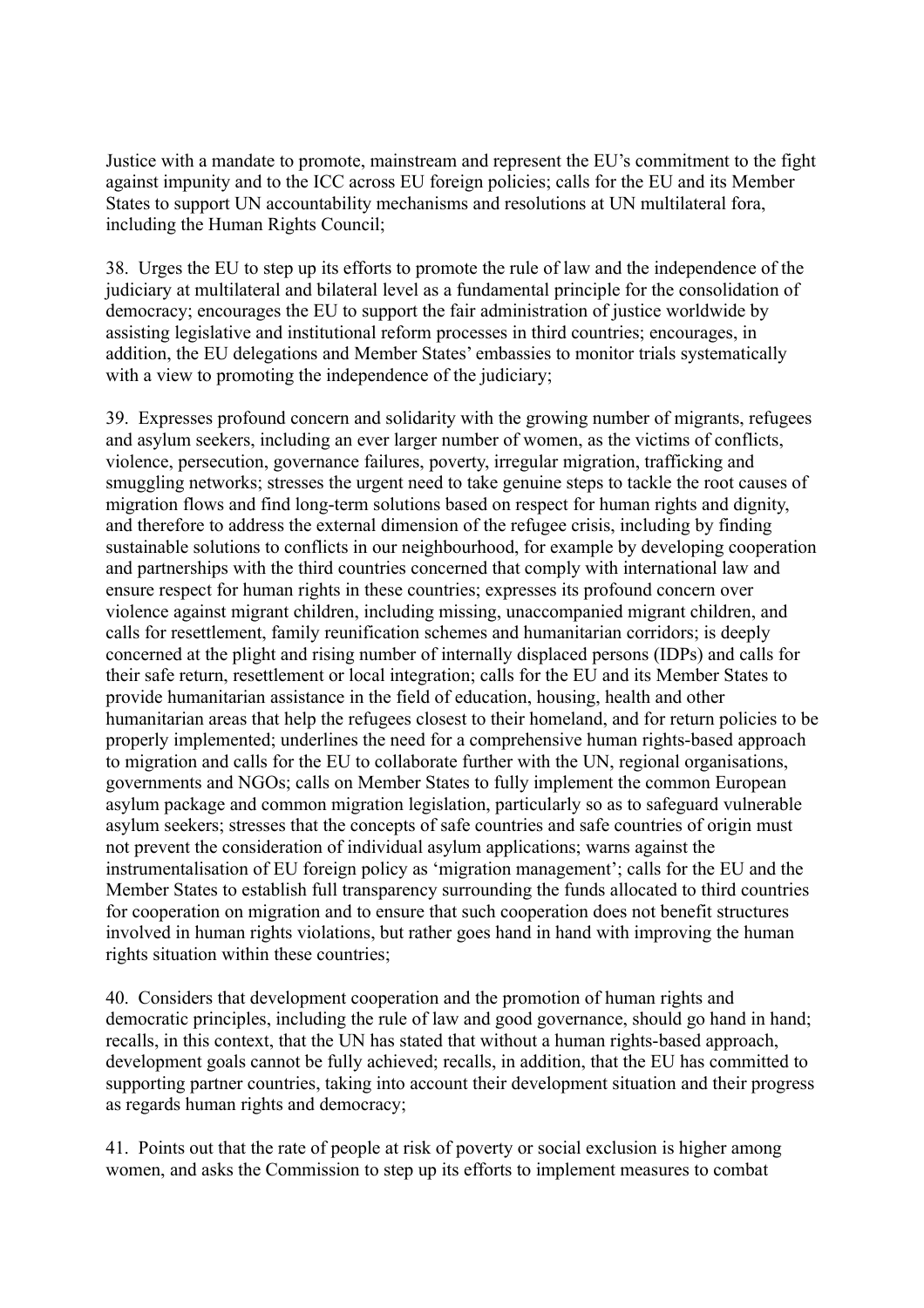poverty and social exclusion as part of its development policies;

42. Recalls that criterion two of Council Common Position 2008/944/CFSP obliges Member States to examine each arms export licence against the country of destination's respect for human rights; recalls, in this connection, the commitment made by the Commission in the EU Action Plan on Human Rights and Democracy in connection to security forces and the implementation of the EU's human rights policy, including the development and implementation of a due diligence policy in this field;

43. Reiterates its call for a common EU position on the use of armed drones that upholds human rights and international humanitarian law and addresses issues such as the legal framework, proportionality, accountability, the protection of civilians and transparency; insists once again that the EU ban the development, production and use of fully autonomous weapons which enable strikes to be carried out without human intervention;

44. Considers that the EU should continue its efforts to enhance respect for the human rights of LGBTI people, in line with the EU Guidelines on the topic; calls for the full implementation of the Guidelines, including through the training of EU staff in third countries; denounces the fact that 72 countries still criminalise homosexuality, is concerned that 13 of these countries have the death penalty, and believes that violent practices and acts of violence against individuals on the basis of their sexual orientation, such as forced outings, hate crimes and hate speech both online and offline, and corrective rape should not go unpunished; takes note of the legalisation of same-sex marriage and same-sex civil unions in some countries and encourages their further recognition; condemns violations of bodily integrity against women and minority groups; calls on states to outlaw these practices, tackle perpetrators and support victims;

45. Emphasises the fundamental importance of combating corruption, in all its forms, so as to safeguard the rule of law, democracy and respect for human rights; strongly condemns any conduct accommodating such corrupt practices;

46. Recalls that corruption is a threat to the equal enjoyment of human rights and undermines democratic processes such as the rule of law and the fair administration of justice; takes the view that the EU should emphasise in all platforms for dialogue with third countries the importance of integrity, accountability and the proper management of public affairs, finances and property, as stipulated in the UN Convention Against Corruption (UNCAC); recommends that the EU use its expertise to support third countries more consistently and systematically in their efforts to tackle corruption, by setting up and consolidating independent and effective anti-corruption institutions; calls, in particular, on the Commission to negotiate provisions on combating corruption in all the future trade agreements it negotiates with third countries;

47. Highlights the essential obligations and responsibilities of states and other duty bearers to mitigate climate change, prevent its negative impacts on human rights and foster policy coherence in order to ensure that climate change mitigation and adaptation efforts are adequate, sufficiently ambitious, non-discriminatory and otherwise compliant with human rights obligations; underlines that the UN estimates that there will be many environmentally displaced people by 2050; emphasises the link between trade policies, environmental policies and development policies, and the positive and negative impact such policies can have on respect for human rights; welcomes international dedication to promoting the integration of the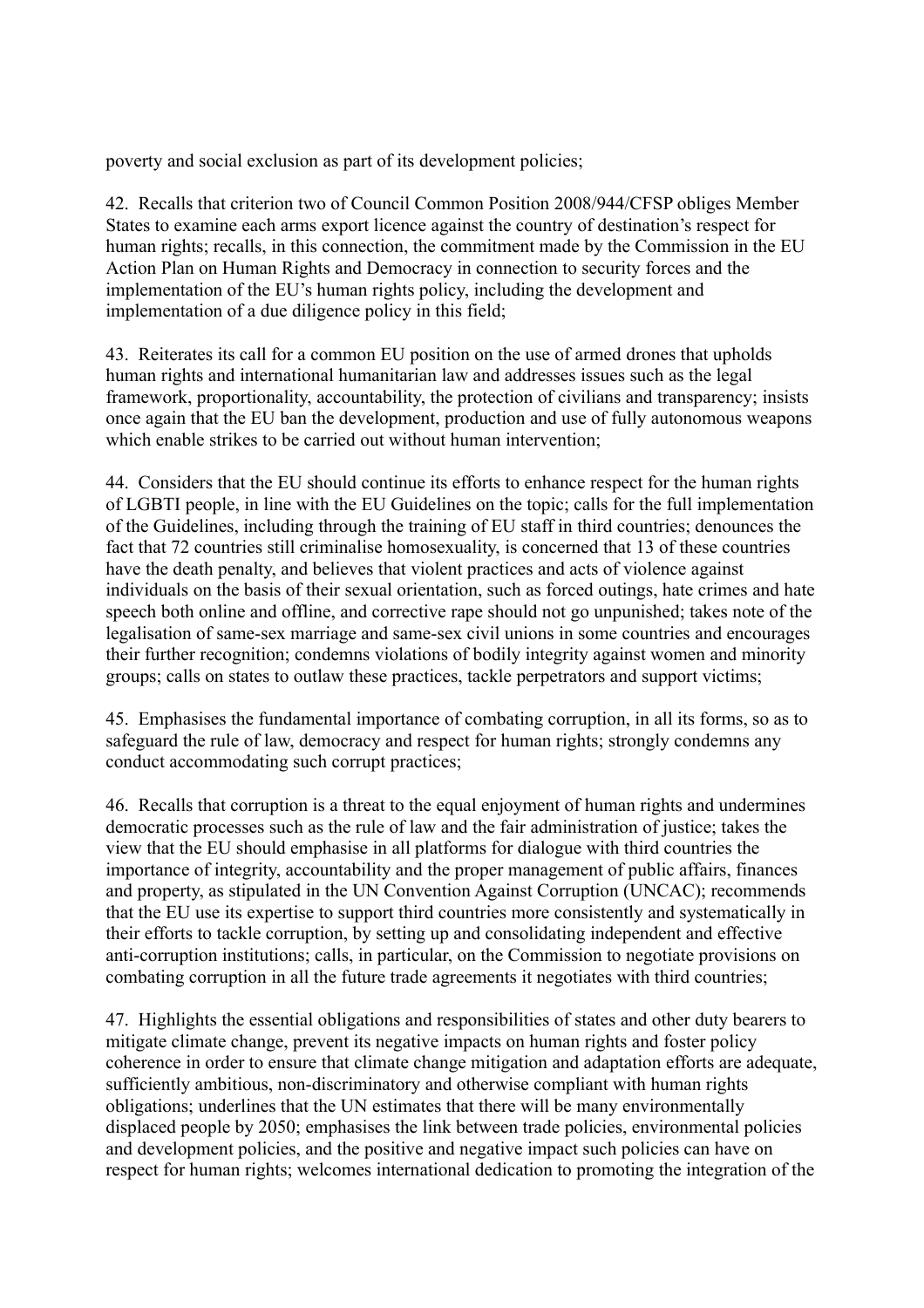issues of environmental and natural disasters and climate change with human rights;

48. Stresses that land grabbing has increased considerably in recent years in developing countries; considers that the fight against the exploitation and appropriation of resources should be a priority; condemns practices such as land grabbing and the indiscriminate use of natural resources; calls on the Commission to take urgent action in response to Parliament's many recent resolutions in this field;

49. Underlines the importance of ensuring that human rights and access to goods and services such as water and sanitation are covered in social, education, health and security policies;

50. Calls on international institutions, national governments, NGOs and individuals to work in synergy to establish an appropriate regulatory framework in order to ensure that everyone in the world has guaranteed access to a minimum amount of water; underlines that water should be considered not merchandise but a question of development and sustainability and that water privatisation does not exempt states from their human rights responsibilities; calls on countries in which water is one of the causes of tension or conflict to cooperate in the sharing of water so as to bring about a win-win situation for the sustainability and peaceful development of the region;

Addressing democracy support challenges and activities

51. Stresses that the EU should continue to actively support democratic and effective human rights institutions and civil society in their efforts to promote democratisation; welcomes the invaluable assistance provided to CSOs worldwide under the EIDHR, which continues to constitute the flagship instrument of the EU in implementing its external human rights policy; welcomes, in addition, the European Endowment for Democracy's consistent efforts to promote democracy and respect for fundamental rights and freedoms in the eastern and southern neighbourhoods of the EU;

52. Recalls that the experience gained and lessons learned from transitions to democracy within the framework of enlargement and neighbourhood policy could contribute positively to the identification of best practices that could be used to support and consolidate other democratisation processes worldwide;

53. Reiterates, in this context, its call for the Commission to develop EU guidelines for democracy support;

54. Recommends that the EU step up its efforts to develop a more comprehensive approach to democratisation processes, of which free and fair elections are only one dimension, in order to contribute positively to the strengthening of democratic institutions and public confidence in electoral processes worldwide;

55. Welcomes the eight Election Observation Missions (EOMs) and the eight Electoral Expert Missions (EEMs) deployed around the globe by the EU in 2016; highlights the fact that since 2015, the EU has deployed 17 EOMs and 23 EEMs; reiterates its positive view of the EU's continued support for electoral processes and its provision of electoral assistance and support for domestic observers; welcomes and fully supports the work of the Democracy Support and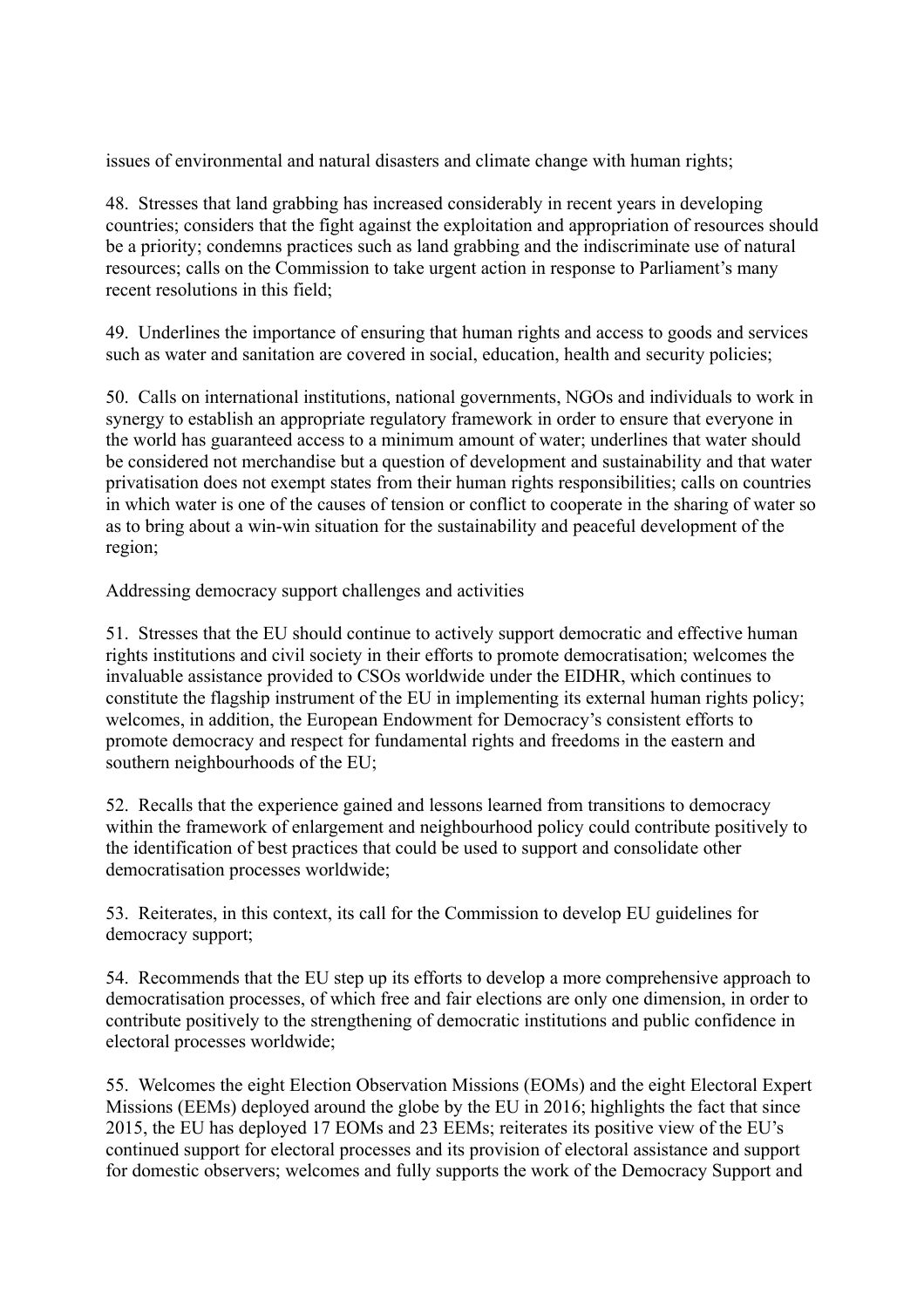Election Coordination Group (DEG) in this regard;

56. Recalls the importance of proper follow-up of the reports and recommendations of the EOMs as a way of enhancing their impact and strengthening the EU's support for democratic standards in the countries concerned;

57. Welcomes the commitment made by the Commission, the EEAS and the Member States under the current Action Plan on Human Rights and Democracy to engage more firmly and consistently with election management bodies, parliamentary institutions and CSOs in third countries, in order to contribute to their empowerment and thus to the strengthening of democratic processes;

58. Stresses that enlargement policy is one of the strongest tools for reinforcing respect for democratic principles and human rights in the light of current political developments in candidate and potential candidate countries; calls on the Commission to strengthen its efforts to support the reinforcement of democratic political cultures, respect for the rule of law, the independence of the media and the judiciary, and the fight against corruption in those countries; expresses its conviction that the revised European neighbourhood policy should continue to have the protection, active promotion and enforcement of human rights and democratic principles at its core; reiterates the fact that the protection, active support for and enforcement of human rights and democracy are in the interest of both partner countries and the EU; stresses, furthermore, the need for the EU to uphold the commitment it has made to its partners, especially in its neighbourhood, to support economic, social and political reform, protect human rights and help to establish the rule of law, as the best means of strengthening the international order and ensuring the stability of its neighbourhood; recalls that the Union for the Mediterranean can and should shape political dialogue in this area and push for a strong human rights and democracy agenda in the region; recalls that any country aiming to join the EU has to fully guarantee human rights and strictly fulfil the Copenhagen Criteria, with which non-compliance might lead to the freezing of the negotiations;

59. Stresses that peacebuilding involves efforts to prevent and reduce conflict and strengthen the resilience of political, socioeconomic, and security institutions, in order to lay the foundation for sustainable peace and development in the long term; underlines that the promotion of the rule of law, good governance and human rights is fundamental to sustaining peace;

Ensuring a comprehensive and coherent human rights and democracy support approach via EU policies

60. Takes note of the adoption of the EU Annual Report on Human Rights and Democracy in the World 2016; considers that the Annual Report is an indispensable tool for scrutiny, communication and debate on the EU's policy on human rights and democracy in the world, and a valuable instrument which provides a comprehensive overview of the EU's priorities, efforts and challenges in this field and which can be used to identify further ways to address them in an effective manner;

61. Reiterates strongly its invitation to the VP/HR to take part in a debate with MEPs in two plenary sessions per year, once when the Annual Report is presented and once in response to its own report; reiterates the importance of a continuous interinstitutional dialogue, namely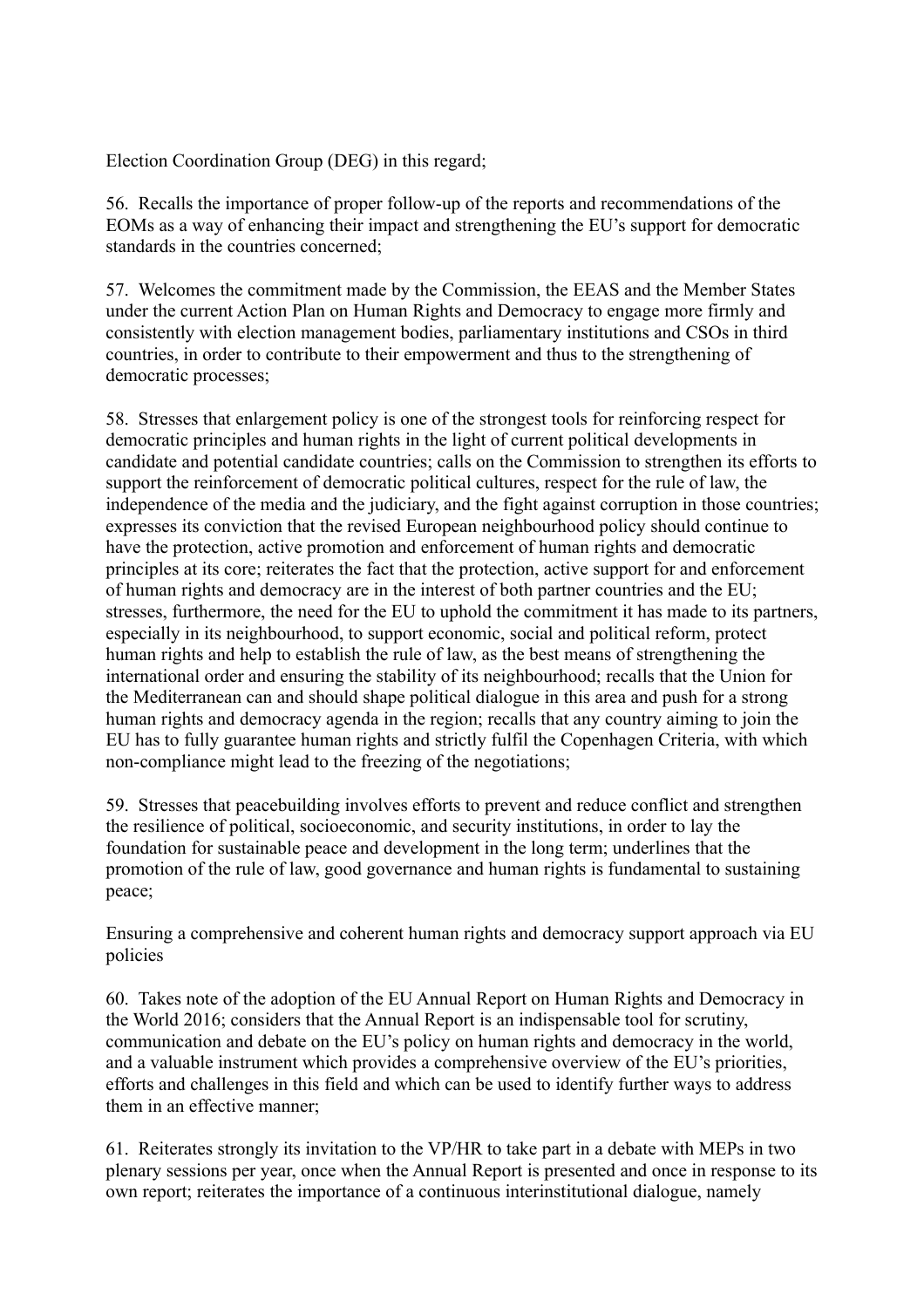regarding the follow-up of Parliament's urgency resolutions on human rights; recalls that written answers also play an important role in interinstitutional relations, as they allow for a systematic and in-depth follow-up to all the points raised by Parliament and thus contribute to the strengthening of effective coordination; calls on the VP/HR and the EEAS to provide thorough responses to written questions and to address the human rights issues raised at the highest level of dialogue with the countries involved;

62. Commends the EEAS and the Commission on their exhaustive reporting on the activities undertaken by the EU in the area of human rights and democracy in 2016; considers, nevertheless, that the current format of the Annual Report on Human Rights and Democracy could be improved by offering a better overview of the concrete impact of the EU's actions on human rights and democracy in third countries;

63. Reiterates its view that the adoption of the EU Strategic Framework and the first Action Plan on Human Rights and Democracy in 2012 constituted a major milestone for the EU in placing human rights and democracy at the core of its external relations; welcomes the adoption by the Council in July 2015 of a new Action Plan on Human Rights and Democracy for 2015-2019 and the performance of a mid-term review in 2017; calls on the VP/HR, the EEAS, the Commission, the Council and the Member States to ensure the efficient and coherent implementation of the current Action Plan, including through genuine collaboration with CSOs; stresses that the Member States should report back on how they have implemented the Plan; draws particular attention to the importance of increasing the effectiveness and maximising the local impact of the tools used to promote respect for human rights and democracy worldwide;

64. Reiterates its view that a solid consensus and enhanced coordination between Member States and the EU institutions, as well as genuine collaboration with CSOs at local, national and international level, is required in order to advance the human rights and democracy agenda coherently and consistently; stresses firmly that Member States should take greater ownership of the implementation of the Action Plan and the EU Strategic Framework and use them as a blueprint for promoting human rights and democracy bilaterally and multilaterally;

65. Recognises the key role of the EUSR for Human Rights, Mr Lambrinidis, in enhancing the EU's visibility and effectiveness in protecting and promoting human rights and democratic principles around the world, and highlights his role in promoting the consistent and coherent implementation of the EU's human rights policy; welcomes the extension of the EUSR's mandate until 28 February 2019 and reiterates its request for this mandate to be made permanent; recommends, in this regard, that the EUSR be given own-initiative powers, higher public visibility and adequate staff and financial resources to work at his full potential; recommends, in addition, that the EUSR increase the transparency of his activities, plans, progress reports and reviews;

66. Notes that the work and impact of the EUSR for Human Rights can be accessed only partially by reviewing the Annual Report on Human Rights, his social media account and the speeches available;

67. Supports fully the human rights country strategies (HRCSs), which tailor EU action to each country's specific situation and needs; reiterates its call for MEPs to be given access to strategy content; underlines strongly the importance of taking into account the HRCSs at all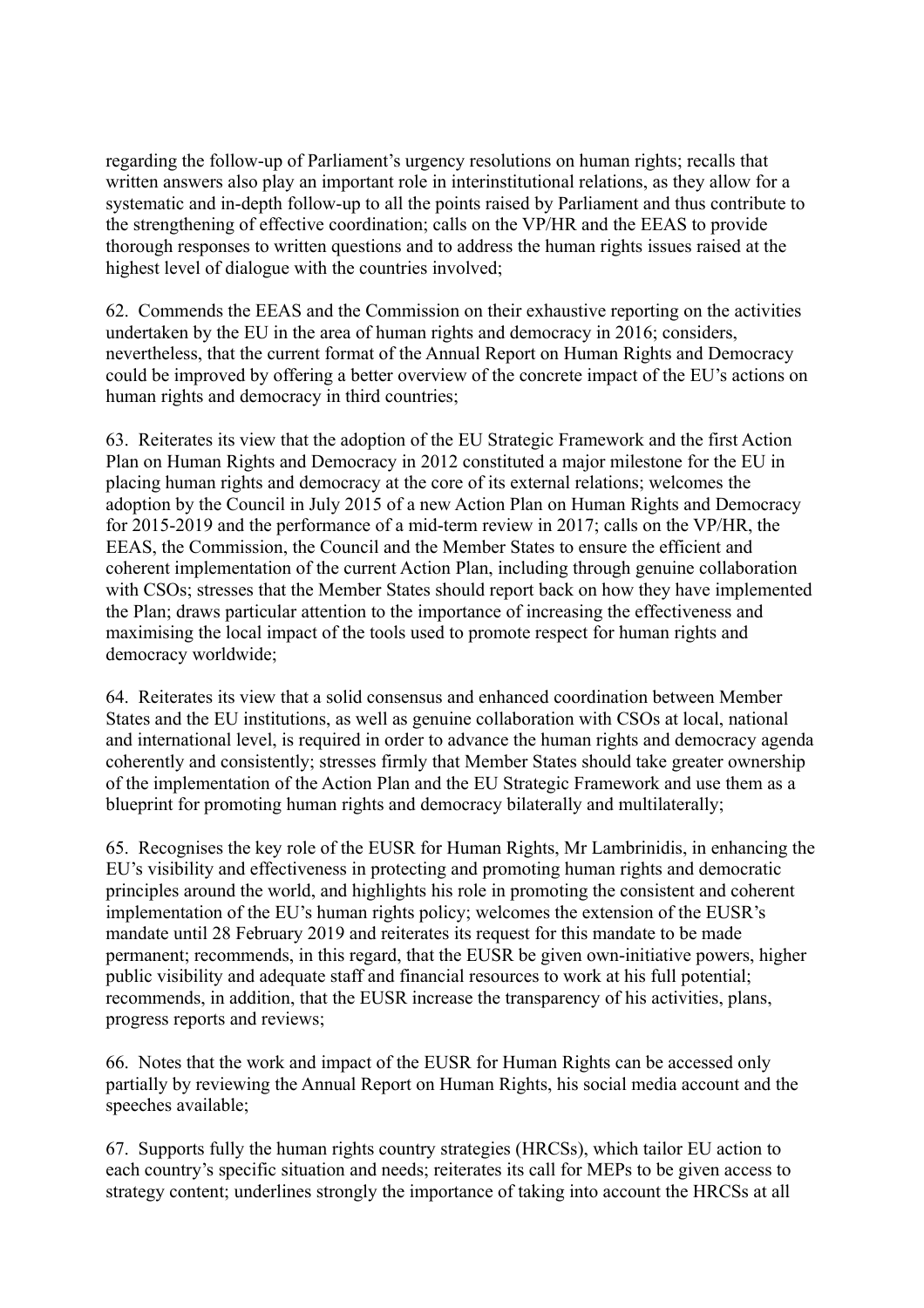levels of policy-making vis-à-vis individual third countries; reiterates that HRCSs should correspond to EU actions to be implemented in each country depending on specific situations, and should contain measurable progress indicators and the possibility to adjust them if necessary;

68. Welcomes the designation of human rights and gender focal points by all EU delegations and CSDP missions; recalls its recommendation to the VP/HR and the EEAS to develop clear operational guidelines on the role of focal points in delegations, so that they may improve, act as true human rights advisors and carry out their work efficiently;

69. Acknowledges that Human Rights Dialogues with third countries can be an efficient tool for bilateral engagement and cooperation in the promotion and protection of human rights; welcomes the establishment of Human Rights Dialogues with a growing number of countries; praises and further encourages the involvement of civil society in preparatory dialogues; reiterates its call for the development of a comprehensive mechanism for monitoring and reviewing the functioning of Human Rights Dialogues;

70. Recalls the EU's commitment to placing human rights and democracy at the centre of its relations with third countries; stresses, therefore, that the advancement of human rights and democratic principles, including human rights conditionality clauses in international agreements, needs to be supported through all EU policies with an external dimension, such as enlargement and neighbourhood policy, the CSDP, and environment, development, security, counter-terrorism, trade, migration, justice and home affairs policies;

71. Recalls that sanctions are an essential tool of the CFSP; urges the Council to adopt the sanctions provided for in EU legislation when they are deemed necessary to achieving the objectives of the CFSP, in particular with a view to protecting human rights and consolidating and supporting democracy, while ensuring that they do not have an impact on the civilian population; asks that these sanctions be focused on officials identified as responsible for human rights violations in order to punish them for their crimes and abuse;

72. Notes the Commission's efforts to fulfil its commitment to including human rights provisions in its impact assessments for legislative and non-legislative proposals, implementing measures and trade and investment agreements; urges the Commission to improve the quality and comprehensiveness of the impact assessments and to ensure the systematic incorporation of human rights issues in the text of legislative and non-legislative proposals;

73. Reiterates its full support for the EU's strong engagement in promoting the advancement of human rights and democratic principles through cooperation with UN structures and UN specialised agencies, the Council of Europe, the Organisation for Security and Cooperation in Europe (OSCE), the Organisation for Economic Co-operation and Development (OECD), regional organisations such as the Association of Southeast Asian Nations (ASEAN), the South Asian Association for Regional Cooperation (SAARC), the African Union, and the Arab League, and other organisations, in line with Articles 21 and 22 TEU;

74. Stresses that in order to fulfil the ambitious objectives set out in the new Action Plan, the EU must set aside sufficient resources and expertise, in terms of both dedicated human resources in delegations and headquarters, and funds available;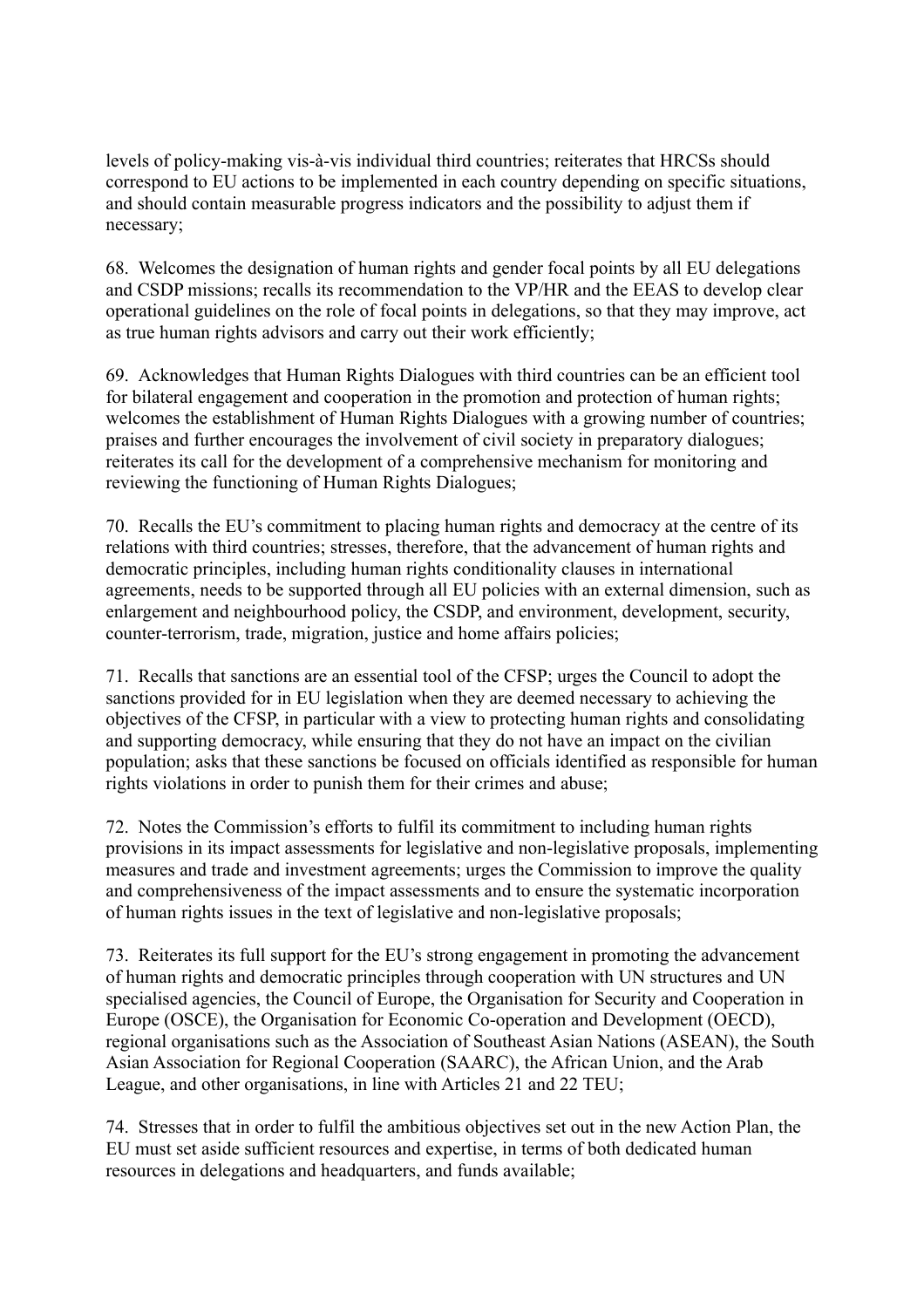75. Reiterates, furthermore, that active and consistent EU engagement in all UN human rights mechanisms, in particular the Third Committee of the UNGA and the UNHRC, is of the utmost importance; acknowledges the efforts of the EEAS, the EU delegations in New York and Geneva and the Member States to increase EU coherence on human rights issues at UN level; encourages the EU to step up its efforts to make its voice heard, including by intensifying the growing implementation of cross-regional initiatives and by co-sponsoring and taking the lead on resolutions; underlines the need for EU leadership to push for UN reform with the goal of reinforcing the impact and strength of the rules-based multilateral system, and of ensuring more efficient human rights protection and the advancement of international law;

> o o o

76. Instructs its President to forward this resolution to the Council, the Commission, the Vice-President of the Commission / High Representative of the Union for Foreign Affairs and Security Policy, the EU Special Representative for Human Rights, the governments and parliaments of the Member States, the UN Security Council, the UN Secretary-General, the President of the 70th UN General Assembly, the President of the UN Human Rights Council, the UN High Commissioner for Human Rights and the EU heads of delegation.

- [\(1\)](http://www.europarl.europa.eu/sides/getDoc.do?pubRef=-//EP//TEXT+TA+P8-TA-2017-0494+0+DOC+XML+V0//EN#ref_1_1) http://www.ohchr.org/Documents/ProfessionalInterest/cedaw.pdf
- [\(2\)](http://www.europarl.europa.eu/sides/getDoc.do?pubRef=-//EP//TEXT+TA+P8-TA-2017-0494+0+DOC+XML+V0//EN#ref_1_2) http://www.un.org/en/ga/search/view\_doc.asp?symbol=A/RES/69/167
- [\(3\)](http://www.europarl.europa.eu/sides/getDoc.do?pubRef=-//EP//TEXT+TA+P8-TA-2017-0494+0+DOC+XML+V0//EN#ref_1_3) https://treaties.un.org/doc/source/docs/A\_RES\_45\_158-E.pdf
- [\(4\)](http://www.europarl.europa.eu/sides/getDoc.do?pubRef=-//EP//TEXT+TA+P8-TA-2017-0494+0+DOC+XML+V0//EN#ref_1_4) http://www.unhcr.org/3b66c2aa10
- [\(5\)](http://www.europarl.europa.eu/sides/getDoc.do?pubRef=-//EP//TEXT+TA+P8-TA-2017-0494+0+DOC+XML+V0//EN#ref_1_5) http://www.ohchr.org/Documents/Publications/GuidingPrinciplesBusinessHR\_EN.pdf
- [\(6\)](http://www.europarl.europa.eu/sides/getDoc.do?pubRef=-//EP//TEXT+TA+P8-TA-2017-0494+0+DOC+XML+V0//EN#ref_1_6) http://www.un.org/en/development/desa/population/migration/generalassembly/docs/ globalcompact/A\_RES\_71\_1.pdf
- [\(7\)](http://www.europarl.europa.eu/sides/getDoc.do?pubRef=-//EP//TEXT+TA+P8-TA-2017-0494+0+DOC+XML+V0//EN#ref_1_7) https://sustainabledevelopment.un.org/post2015/transformingourworld
- [\(8\)](http://www.europarl.europa.eu/sides/getDoc.do?pubRef=-//EP//TEXT+TA+P8-TA-2017-0494+0+DOC+XML+V0//EN#ref_1_8) https://www.coe.int/en/web/conventions/full-list/-/conventions/rms/090000168008482e
- [\(9\)](http://www.europarl.europa.eu/sides/getDoc.do?pubRef=-//EP//TEXT+TA+P8-TA-2017-0494+0+DOC+XML+V0//EN#ref_1_9) http://www.oecd.org/corporate/mne/oecdguidelinesformultinationalenterprises.htm
- [\(10\)](http://www.europarl.europa.eu/sides/getDoc.do?pubRef=-//EP//TEXT+TA+P8-TA-2017-0494+0+DOC+XML+V0//EN#ref_1_10)https://www.consilium.europa.eu/uedocs/cms\_data/docs/pressdata/EN/ foraff/131181.pdf
- [\(11\)](http://www.europarl.europa.eu/sides/getDoc.do?pubRef=-//EP//TEXT+TA+P8-TA-2017-0494+0+DOC+XML+V0//EN#ref_1_11)http://data.consilium.europa.eu/doc/document/ST-10897-2015-INIT/en/pdf
- [\(12\)](http://www.europarl.europa.eu/sides/getDoc.do?pubRef=-//EP//TEXT+TA+P8-TA-2017-0494+0+DOC+XML+V0//EN#ref_1_12)http://europa.eu/globalstrategy/sites/globalstrategy/files/regions/files/ eugs\_review\_web\_0.pdf
- [\(13\)](http://www.europarl.europa.eu/sides/getDoc.do?pubRef=-//EP//TEXT+TA+P8-TA-2017-0494+0+DOC+XML+V0//EN#ref_1_13)http://europa.eu/globalstrategy/sites/globalstrategy/files/full\_brochure\_year\_1.pdf
- [\(14\)](http://www.europarl.europa.eu/sides/getDoc.do?pubRef=-//EP//TEXT+TA+P8-TA-2017-0494+0+DOC+XML+V0//EN#ref_1_14)OJ L 76, 22.3.2011, p. 56.
- [\(15\)](http://www.europarl.europa.eu/sides/getDoc.do?pubRef=-//EP//TEXT+TA+P8-TA-2017-0494+0+DOC+XML+V0//EN#ref_1_15)https://eeas.europa.eu/sites/eeas/files/eu\_guidelines\_rights\_of\_child\_0.pdf
- [\(16\)](http://www.europarl.europa.eu/sides/getDoc.do?pubRef=-//EP//TEXT+TA+P8-TA-2017-0494+0+DOC+XML+V0//EN#ref_1_16)https://ec.europa.eu/europeaid/sites/devco/files/european-consensus-on-development-final-20170626\_en.pdf
- [\(17\)](http://www.europarl.europa.eu/sides/getDoc.do?pubRef=-//EP//TEXT+TA+P8-TA-2017-0494+0+DOC+XML+V0//EN#ref_1_17)https://eeas.europa.eu/sites/eeas/files/eu\_human\_rights\_guidelines\_on\_ freedom of expression online and offline en.pdf
- [\(18\)](http://www.europarl.europa.eu/sides/getDoc.do?pubRef=-//EP//TEXT+TA+P8-TA-2017-0494+0+DOC+XML+V0//EN#ref_1_18)https://eeas.europa.eu/sites/eeas/files/137585.pdf